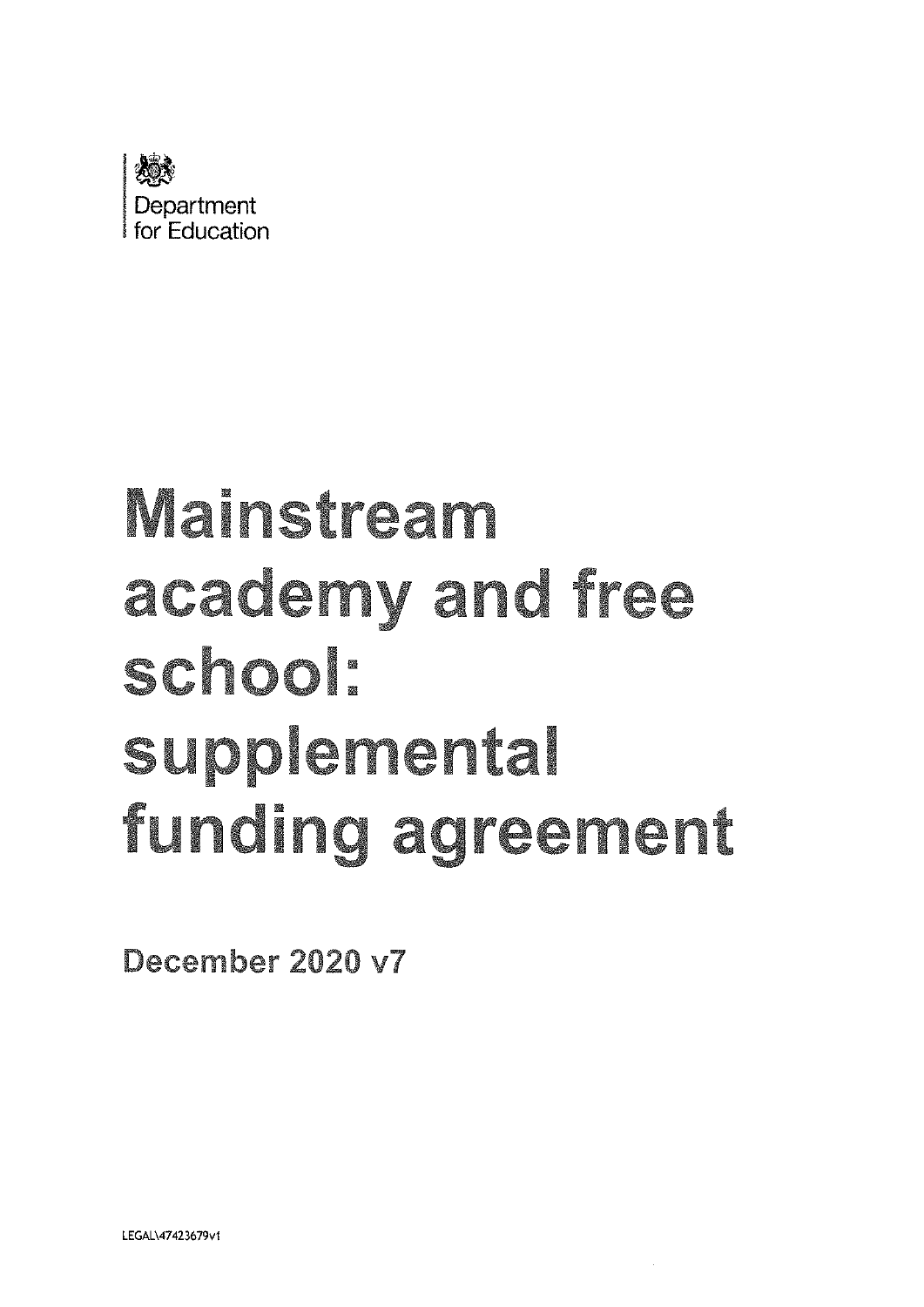# Contents

| Information about the Academy:                                                                                                                       | 4      |
|------------------------------------------------------------------------------------------------------------------------------------------------------|--------|
| <b>1.ESTABLISHING THE ACADEMY</b>                                                                                                                    | 8      |
| Definitions and interpretation                                                                                                                       | 8      |
| The Academy                                                                                                                                          | 9      |
| <b>2. RUNNING OF THE ACADEMY</b>                                                                                                                     | 10     |
| Teachers and staff                                                                                                                                   | 10     |
| Pupils                                                                                                                                               | 11     |
| <b>SEN Unit or Resourced Provision</b>                                                                                                               | 12     |
| Charging                                                                                                                                             | 12     |
| Admissions                                                                                                                                           | 12     |
| Curriculum                                                                                                                                           | 16     |
| <b>3.GRANT FUNDING</b>                                                                                                                               | 19     |
| <b>Calculation of GAG</b>                                                                                                                            | 19     |
| Other relevant funding                                                                                                                               | 22     |
| <b>4.LAND</b>                                                                                                                                        | 22     |
| Version 1: to be used if, before conversion, the governing body holds the<br>freehold, which is to be transferred on conversion to the academy trust | 24     |
| <b>5.TERMINATION</b>                                                                                                                                 | 56     |
| Termination by either party                                                                                                                          | 56     |
| <b>Termination Warning Notice</b>                                                                                                                    | 56     |
| Termination by the Secretary of State after inspection                                                                                               | 57     |
| Termination by the Secretary of State                                                                                                                | 58     |
| Funding and admission during notice period                                                                                                           | 60     |
| Notice of intention to terminate by Academy Trust                                                                                                    | 61     |
| Mainstream Supplemental FA December 2020 (v7)<br>LEGAL\47423679v1                                                                                    | page 2 |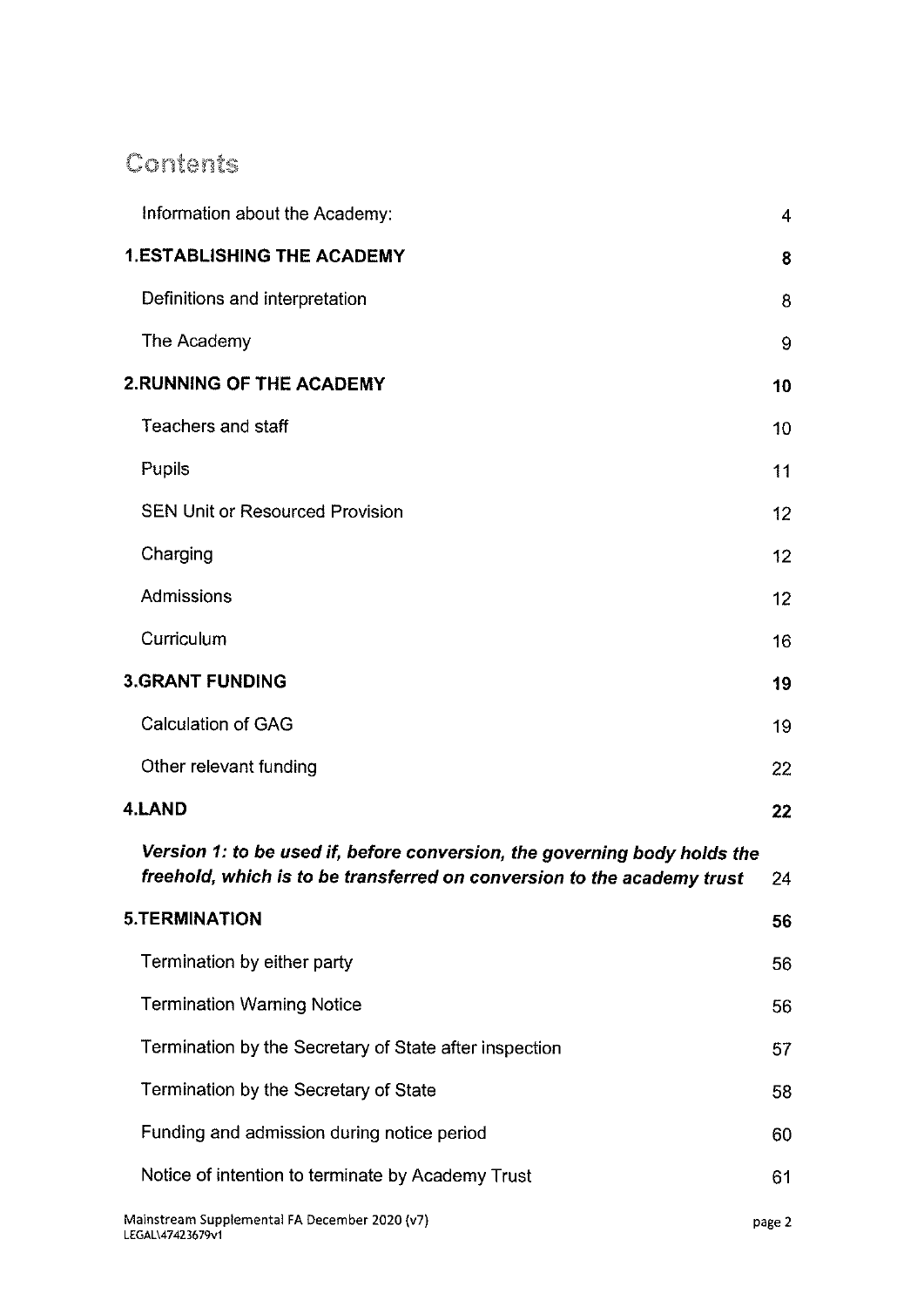| <b>Effect of termination</b>                                                             | 63  |
|------------------------------------------------------------------------------------------|-----|
| <b>6.OTHER CONTRACTUAL ARRANGEMENTS</b>                                                  | 64  |
| Annexes                                                                                  | 64. |
| The Master Agreement                                                                     | 64  |
| General                                                                                  | 65  |
| Information Sharing with Local Authorities - Statutory Responsibilities                  | 65  |
| <b>ANNEXES</b>                                                                           | 68  |
| 7.ADMISSION OF CHILDREN AND YOUNG PEOPLE WITH EDUCATION.<br><b>HEALTH AND CARE PLANS</b> | 68  |

 $\sim$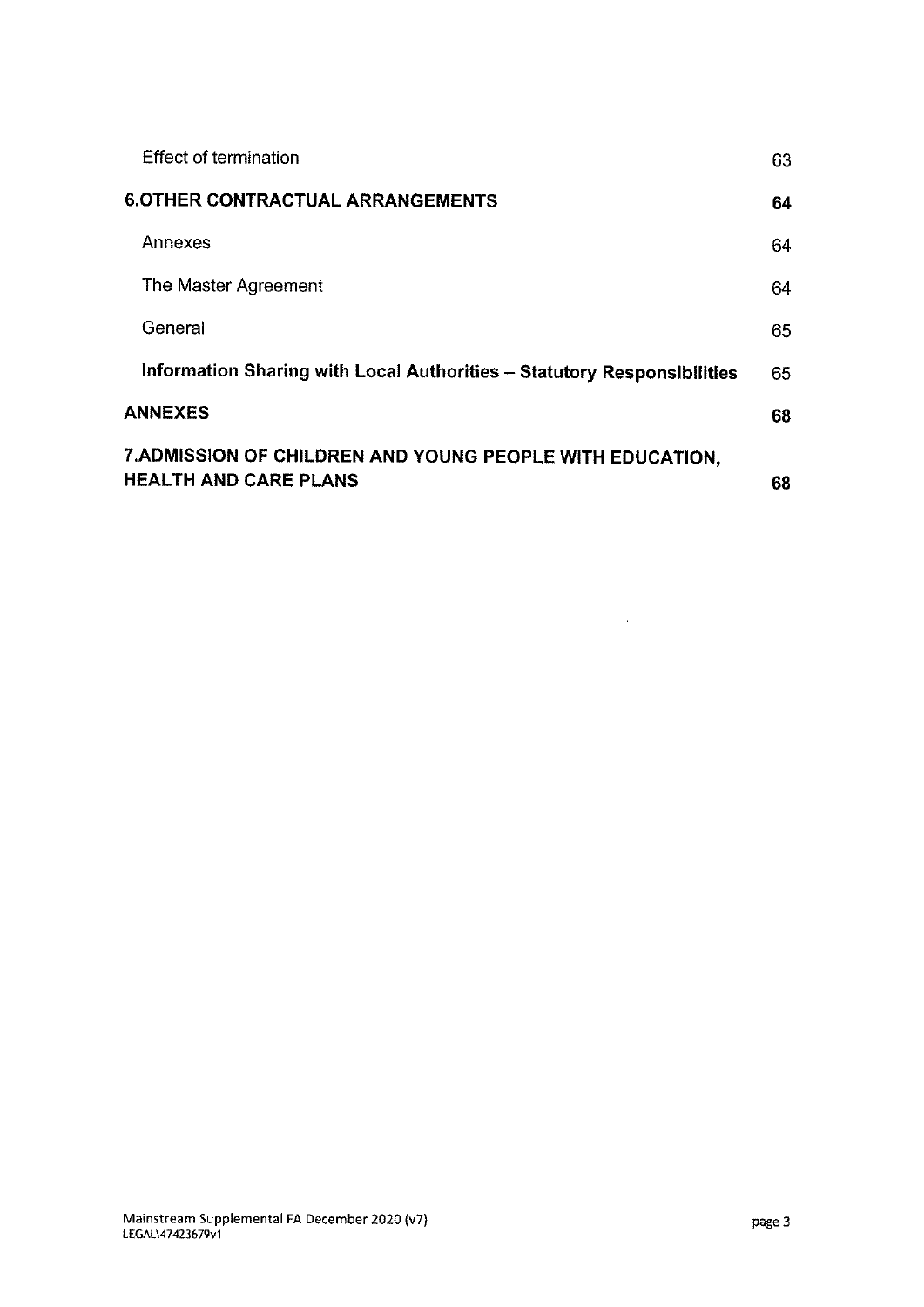#### **SUMMARY SHEET**

# **Information about the Academy:**

| <b>Name of Academy Trust</b>                                                                                                                 | The Arthur Terry Learning Partnership                                                                            |
|----------------------------------------------------------------------------------------------------------------------------------------------|------------------------------------------------------------------------------------------------------------------|
| Company number                                                                                                                               | 07730920                                                                                                         |
| Date of Master Funding Agreement                                                                                                             | 26 March 2021                                                                                                    |
| Name of academy                                                                                                                              | Greysbrooke Primary School                                                                                       |
| <b>Opening date</b>                                                                                                                          | 1 April 2021                                                                                                     |
| Type of academy (indicate whether<br>academy or free school)                                                                                 | Academy                                                                                                          |
| <b>Religious designation</b>                                                                                                                 | N/A                                                                                                              |
| Wholly or partly selective                                                                                                                   | N/A                                                                                                              |
| Name of predecessor school (where<br>applicable)                                                                                             | Greysbrooke Primary School                                                                                       |
| <b>Capacity number (of statutory school</b><br>age places)                                                                                   | 210                                                                                                              |
| (if the Academy has a nursery<br>provision, please provide a breakdown<br>of capacity for nursery pupils and<br>statutory school age places) |                                                                                                                  |
| Age range (including nursery<br>provision where the nursery is part of<br>the school)                                                        | $4 - 11$                                                                                                         |
| Number of sixth form places                                                                                                                  | N/A                                                                                                              |
| Number of boarding places                                                                                                                    | N/A                                                                                                              |
| <b>SEN unit / Resource provision</b>                                                                                                         | N/A                                                                                                              |
| <b>Land arrangements</b><br>(Version 1-8 or other)                                                                                           | Version 1                                                                                                        |
| Academy and title number of Land<br>(and Temporary Site)                                                                                     | Permanent Site: land at Barnes Road,<br>Shenstone, Lichfield, Staffordshire,<br>WS14 OLT. Title number SF549966. |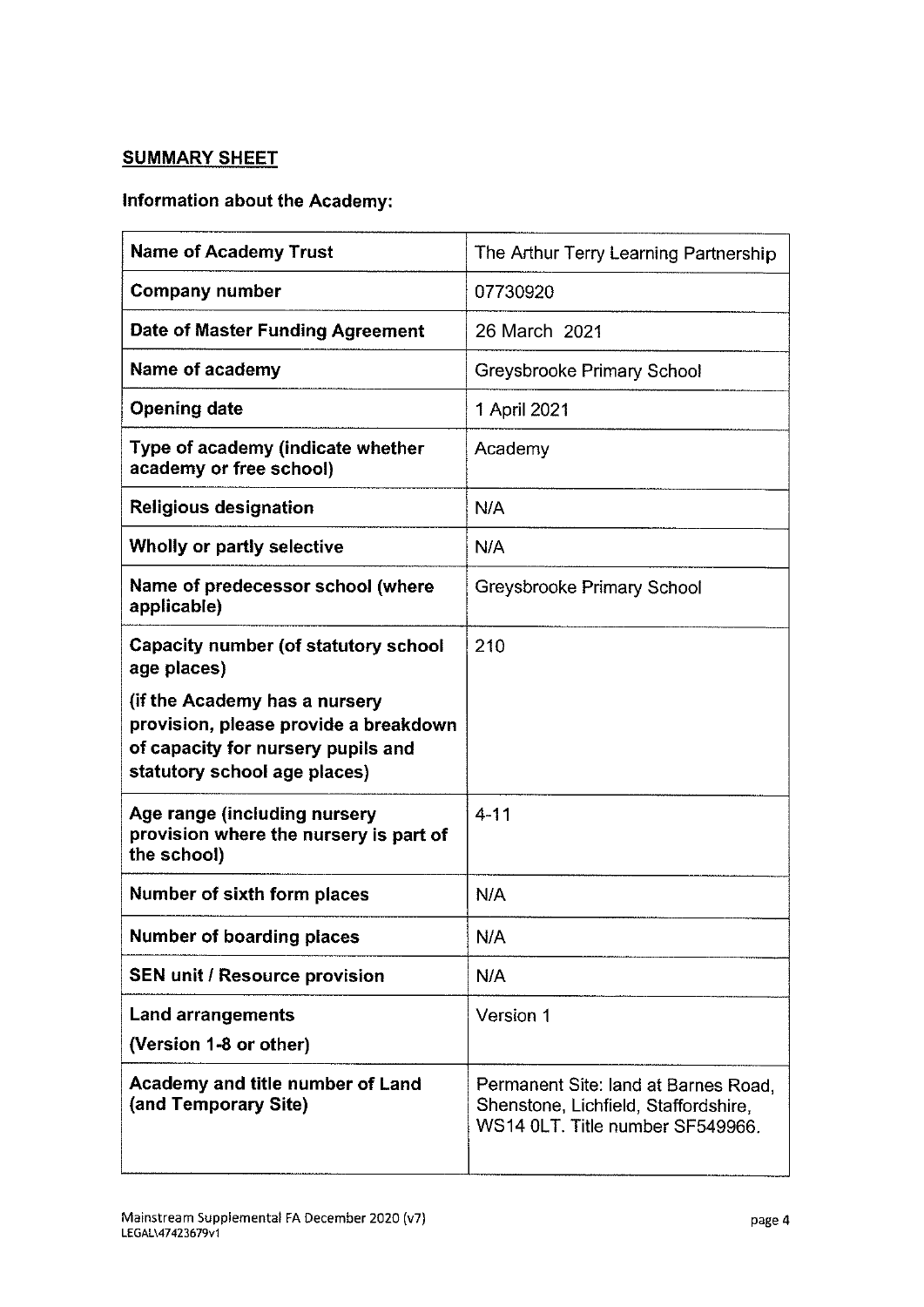# **Please confirm which clause variations have been applied or marked as 'Not used'**

| <b>Clause No.</b> | <b>Descriptor</b>                                                                                                                                                                                                                                                                                                                            | <b>Applied</b> | Not used |
|-------------------|----------------------------------------------------------------------------------------------------------------------------------------------------------------------------------------------------------------------------------------------------------------------------------------------------------------------------------------------|----------------|----------|
| 1.1               | Only applies to free schools and new<br>provision academies                                                                                                                                                                                                                                                                                  |                | X        |
| 2.A.1             | Clause applies where an academy was<br>previously a VC or foundation school<br>designated with a religious character                                                                                                                                                                                                                         |                | X        |
| 2.C, 2.D          | Only applies where the academy has an<br><b>SEN unit or Resourced Provision</b>                                                                                                                                                                                                                                                              |                | X        |
| 2.E               | Only applies where there was a<br>predecessor independent school                                                                                                                                                                                                                                                                             |                | X        |
| 2.E.1             | Only applies to free Schools with nursery<br>provision                                                                                                                                                                                                                                                                                       |                | X        |
| 2.6               | Clause does not apply to free schools<br>(unless there was a predecessor<br>independent school), or new provision<br>academies                                                                                                                                                                                                               | X              |          |
| 2 <sub>M</sub>    | Clause applies only to academies and free<br>schools designated with a religious<br>character                                                                                                                                                                                                                                                |                | X        |
| 2.N               | Clause applies only to academies that were<br>formerly wholly selective grammar schools                                                                                                                                                                                                                                                      |                | X        |
| 2.0               | Clause applies only to academies that were<br>formerly partially selective grammar schools                                                                                                                                                                                                                                                   |                | X        |
| 2.1               | Clause applies to free schools and new<br>provision academies designated with a<br>religious character                                                                                                                                                                                                                                       |                | X        |
| 2 W               | Clause only applies where the academy is<br>designated with a religious character but<br>was not previously a VC school or<br>foundation school designated with a<br>religious character (in which case use<br>clause 2.Y instead). Also use 2.W where an<br>academy was previously a VC school but<br>has gone through a significant change |                | X        |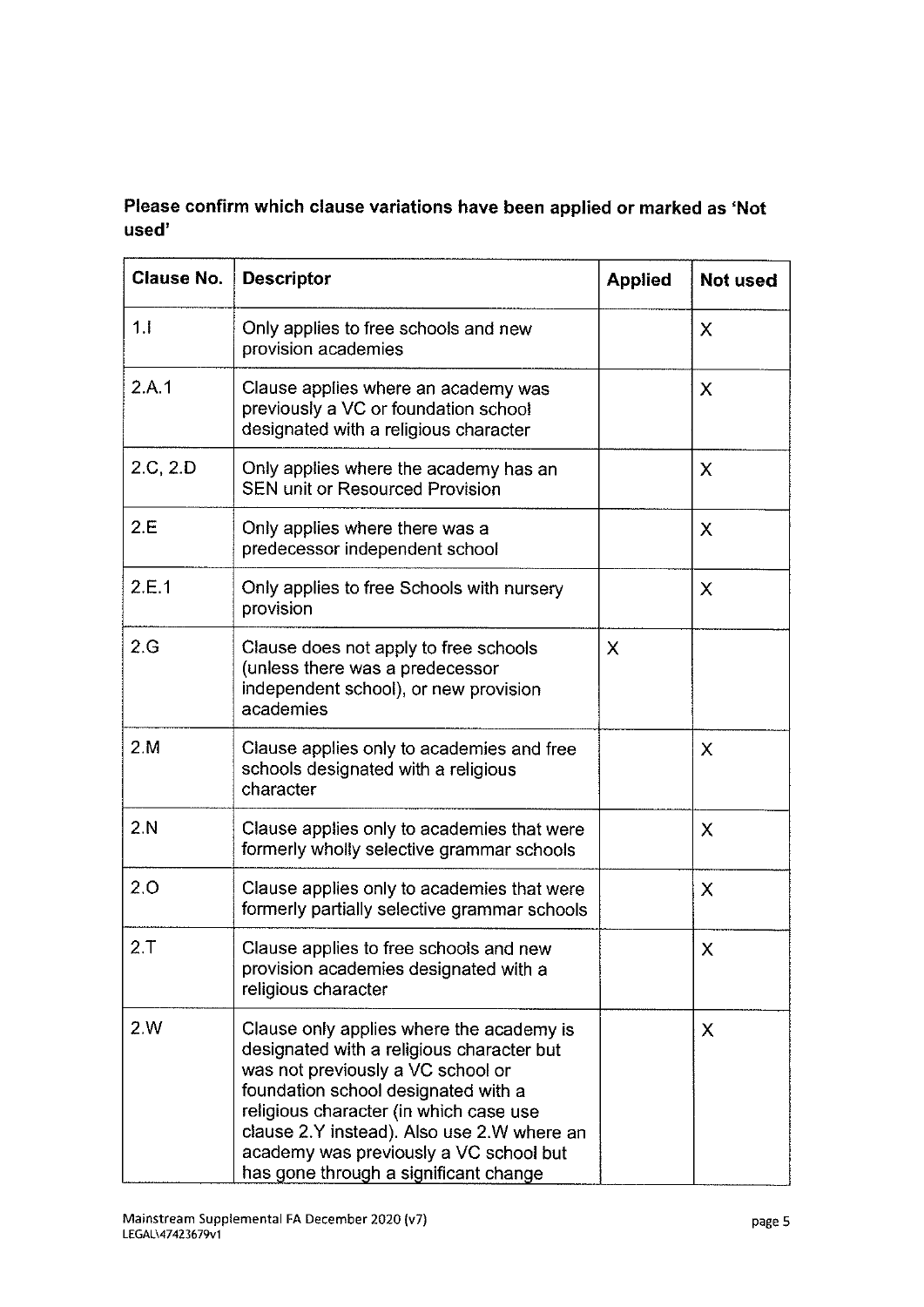| <b>Clause No.</b> | <b>Descriptor</b>                                                                                                                                                                                                                                                                                                                                                                         | <b>Applied</b> | Not used |
|-------------------|-------------------------------------------------------------------------------------------------------------------------------------------------------------------------------------------------------------------------------------------------------------------------------------------------------------------------------------------------------------------------------------------|----------------|----------|
|                   | process to adopt VA characteristics in<br>parallel with converting to an academy                                                                                                                                                                                                                                                                                                          |                |          |
| 2.X               | Clause only applies where the academy has<br>not been designated with a religious<br>character                                                                                                                                                                                                                                                                                            | X              |          |
| 2Y                | Clause only applies where an academy was<br>previously a VC school or foundation school<br>designated with a religious character and<br>should be used instead of clause 2.W.<br>Where an academy was previously a VC<br>school but has gone through a significant<br>change process to adopt VA characteristics<br>in parallel with converting to an academy,<br>use clause 2.W instead. |                | X        |
| 2.Yc)             | Sub-clause applies if the academy is<br>designated with a denominational religious<br>character - CE etc. rather than 'Christian'                                                                                                                                                                                                                                                         |                | X        |
| $3.A - 3.F$       | Option 1 applies to converter and sponsored<br>academies: if used delete option 2                                                                                                                                                                                                                                                                                                         | X              |          |
| $3.A - 3.F$       | Option 2 applies to free schools and new<br>provision academies: if used delete option 1                                                                                                                                                                                                                                                                                                  |                | X        |
| 3.H               | Clause relating to Start-up only applies in<br>some cases (does not apply to academy<br>converters)                                                                                                                                                                                                                                                                                       |                | X        |
| 3.1.1             | Only applies to Free schools with nursery<br>provision                                                                                                                                                                                                                                                                                                                                    |                | X        |
| 3J                | Clause only applies to full sponsored and<br>intermediate sponsored academies with<br>approved Academy Action Plans                                                                                                                                                                                                                                                                       |                | X        |
| 3.K               | Clause does not apply to free schools<br>(unless there was a predecessor<br>independent school), or new provision<br>academies                                                                                                                                                                                                                                                            |                | X        |
| 5.G.1             | Clause applies only to a boarding<br>academy/free school.                                                                                                                                                                                                                                                                                                                                 |                | X        |
| 5.1               | Clause only applies to sponsored<br>academies                                                                                                                                                                                                                                                                                                                                             |                | X        |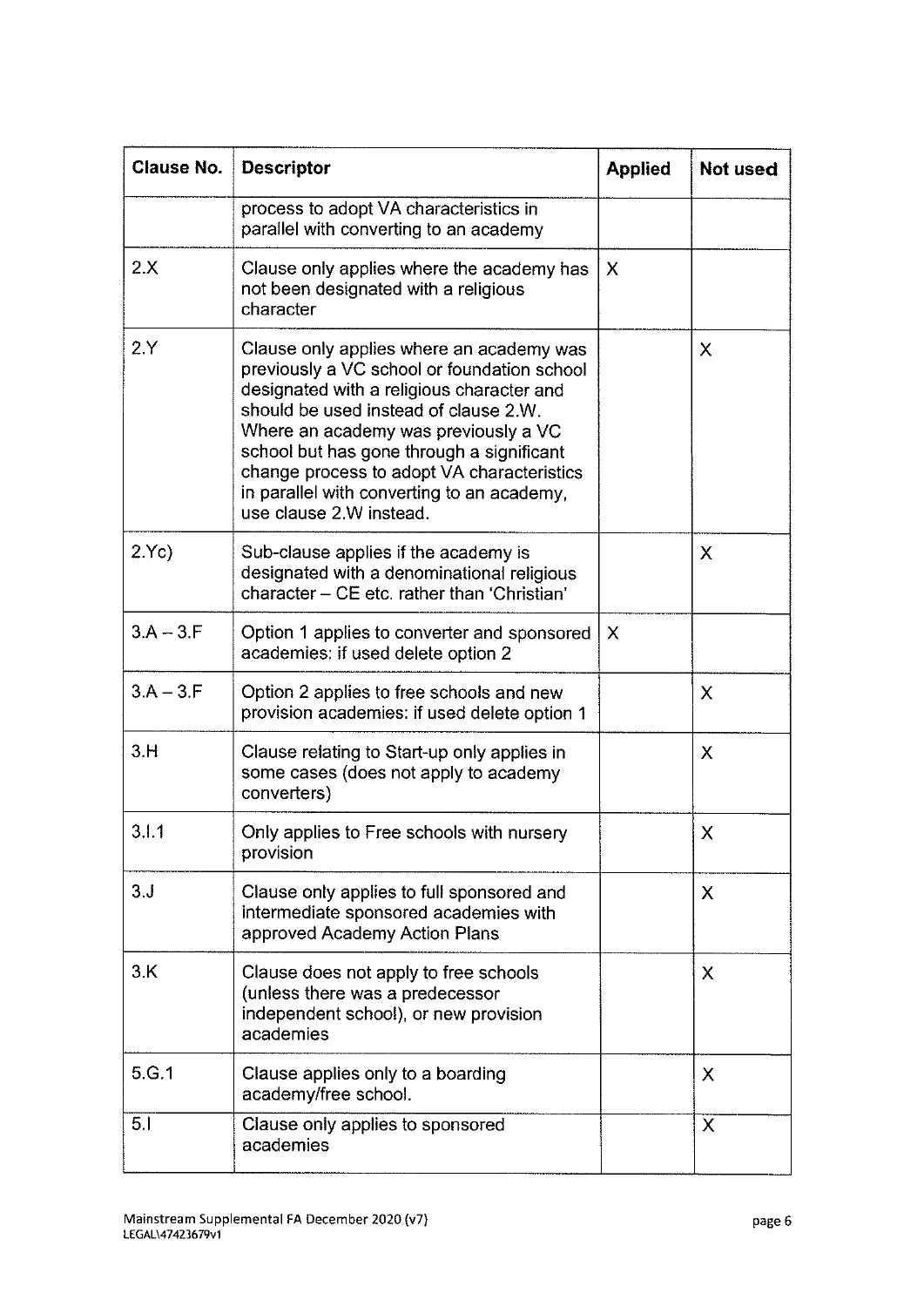| <b>Clause No.</b> | <b>Descriptor</b>                                                                                              | <b>Applied</b> | Not used |
|-------------------|----------------------------------------------------------------------------------------------------------------|----------------|----------|
| 5K                | Clause applies to free schools and may be<br>applied to new provision academies                                |                | X        |
| 5.L               | Clause applies to free schools and may be<br>applied to new provision academies                                |                | X        |
| 5.M               | Clause applies to free schools and may be<br>applied to new provision academies                                |                | X.       |
| 5. N              | Clause applies to free schools and may be<br>applied to new provision academies                                |                | X        |
| 5.0               | Clause applies to free schools and may be<br>applied to new provision academies                                |                | X        |
| 6.H               | Clause only applies to schools which are<br>designated with a Church of England or<br>Roman Catholic character |                | X.       |

 $\bar{\mathcal{L}}$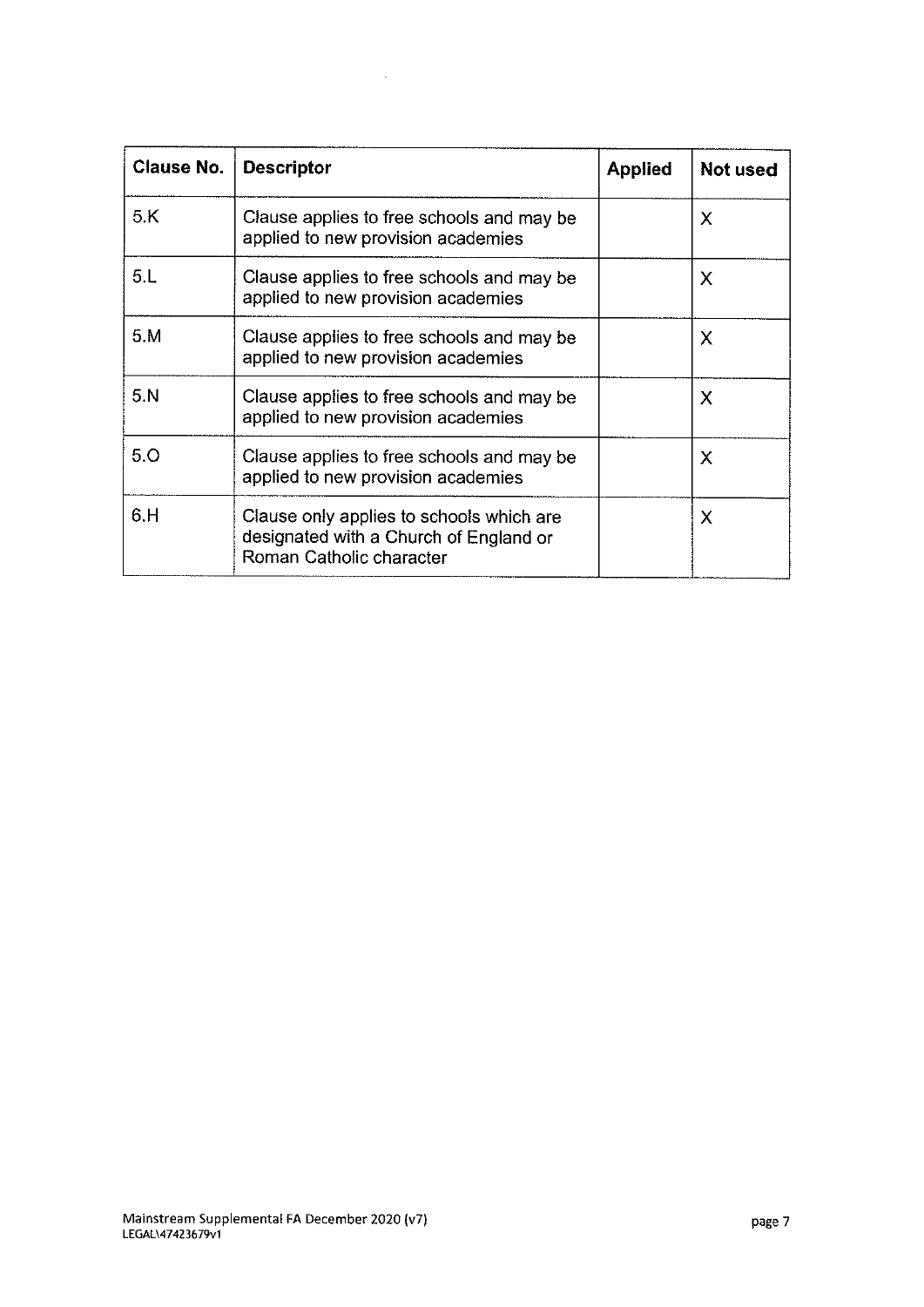# **1. ESTABLISHING THE ACADEMY**

agreement made between the same parties and dated 26 March 2021 (the 1.A This Agreement made between the Secretary of State for Education and The Arthur Terry Learning Partnership is supplemental to the master funding **"Master Agreement").** 

#### **Definitions and interpretation**

- 1.B Except as expressly provided in this Agreement words and expressions defined in the Master Agreement will have those same meanings in this Agreement.
- 1.C The following capitalised words and expressions will have the following meanings:

"The **Academy"** means the Greysbrooke Primary School.

**"Coasting"** has the meaning given by regulations under subsection (3) of section 60B of the Education and Inspections Act 2006 in relation to a school to which that section applies.

**"Funded Hours"** means the current applicable government funded entitlement to free childcare.

**"Guidance"** means guidance issued by or on behalf of the Secretary of State, as amended from time to time.

**"SEN"** means special educational needs and has the meaning set out in sections 20(1) and 21(2) of the Children and Families Act 2014.

**"Termination Notice"** means a notice sent by the Secretary of State to the Academy Trust, terminating this Agreement on the date specified in the notice.

**"Termination Warning Notice"** means a notice sent by the Secretary of State to the Academy Trust, stating his intention to terminate this Agreement.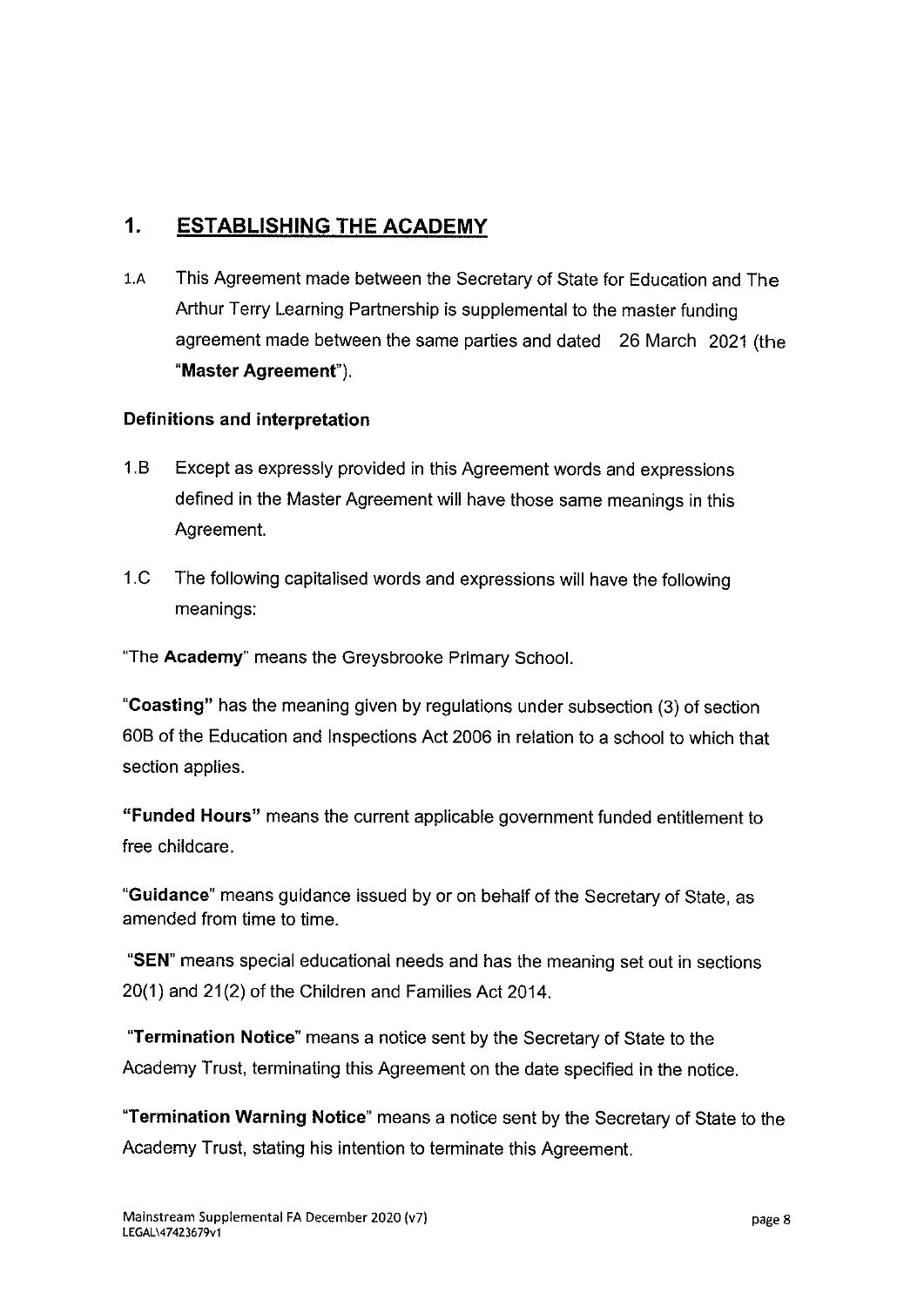- 1.0 The Interpretation Act 1978 applies to this Agreement as it applies to an Act of Parliament.
- 1.E Reference in this Agreement to clauses and annexes will, unless otherwise stated, be to clauses and annexes to this Agreement.

#### **The Academy**

- 1.F The Academy is a Mainstream Academy as defined in clause 1.4 of the Master Agreement.
- 1.G The Academy Trust will establish and maintain the Academy in accordance with the Master Agreement and this Agreement.
- 1.H The Academy Trust will open the Academy on 1 April 2021.
- 1.1 Not used.

### **2. RUNNING OF THE ACADEMY**

#### **Teachers and staff**

- 2.A Subject to clause 2.A.2 and 7.A of this Agreement and section 67 of the Children and Families Act 2014, the Academy Trust may, in accordance with any relevant Guidance, employ anyone it believes is suitably qualified or is otherwise eligible to plan and prepare lessons and courses for pupils, teach pupils, and assess and report on pupils' development, progress and attainment.
- 2.A.1 Not used.
- 2.A.2 The Academy Trust must designate a staff member at the Academy as responsible for promoting the educational achievement of registered pupils at the Academy who are being looked after by a Local Authority, or are no longer looked after by a Local Authority because of an adoption, special guardianship or child arrangements order, or because they have been adopted from 'state care' outside England and Wales, and in doing so must comply with the law, regulations and Guidance that apply to maintained schools. The Academy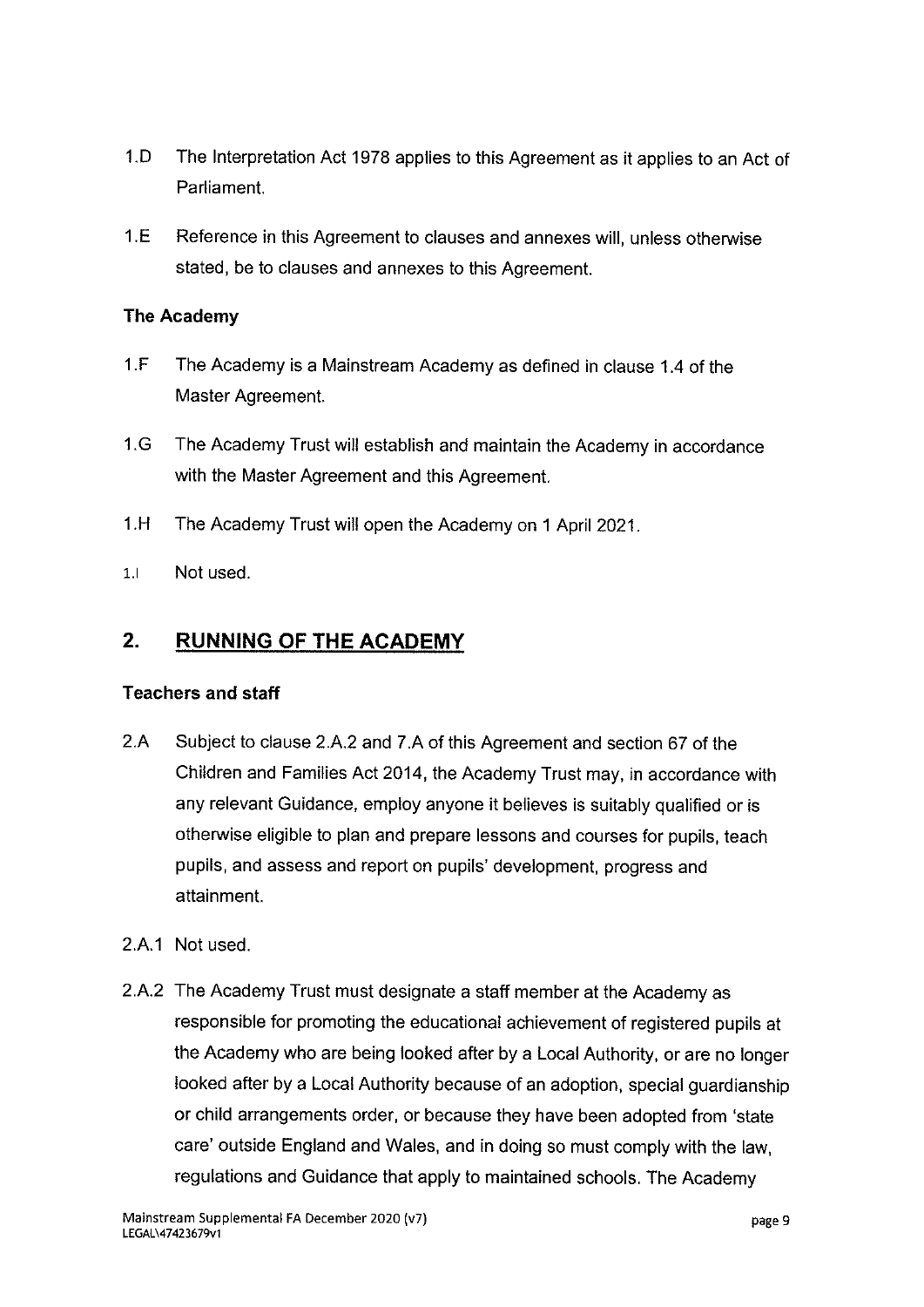Trust must ensure the designated person undertakes appropriate training and has regard to any Guidance.

#### **Pupils**

2.B The planned capacity of the Academy is 210 and the age range is 4-11. For the avoidance of doubt, where the specified age range would be a child's normal age group, the Academy is not prevented from considering applications made by the child's parents under the relevant paragraph of the Schools Admissions Code ('Admission of children outside their normal age group'), to request that the child be admitted outside of their normal age group . The Academy will be an all ability inclusive single/mixed sex school.

#### **SEN Unit or Resourced Provision**

- 2.C Not used.
- 2.D Not used.

#### **Charging**

- 2.E Not Used
- 2.E.1 Not used.

#### **Admissions**

- 2.F Subject to clauses 2.K- 2.M the Academy Trust will act in accordance with, and will ensure that its Independent Appeal Panel is trained to act in accordance with, the School Admissions Code and School Admission Appeals Code published by the Department for Education (the "Codes") and all relevant admissions law as they apply to foundation and voluntary aided schools, and with equalities law. Reference in the Codes or legislation to "admission authorities" will be deemed to be references to the Academy Trust.
- 2.G Pupils on roll in a Predecessor School which was a maintained or independent school will transfer automatically to the Academy on opening. All children already offered a place at that Predecessor School must be admitted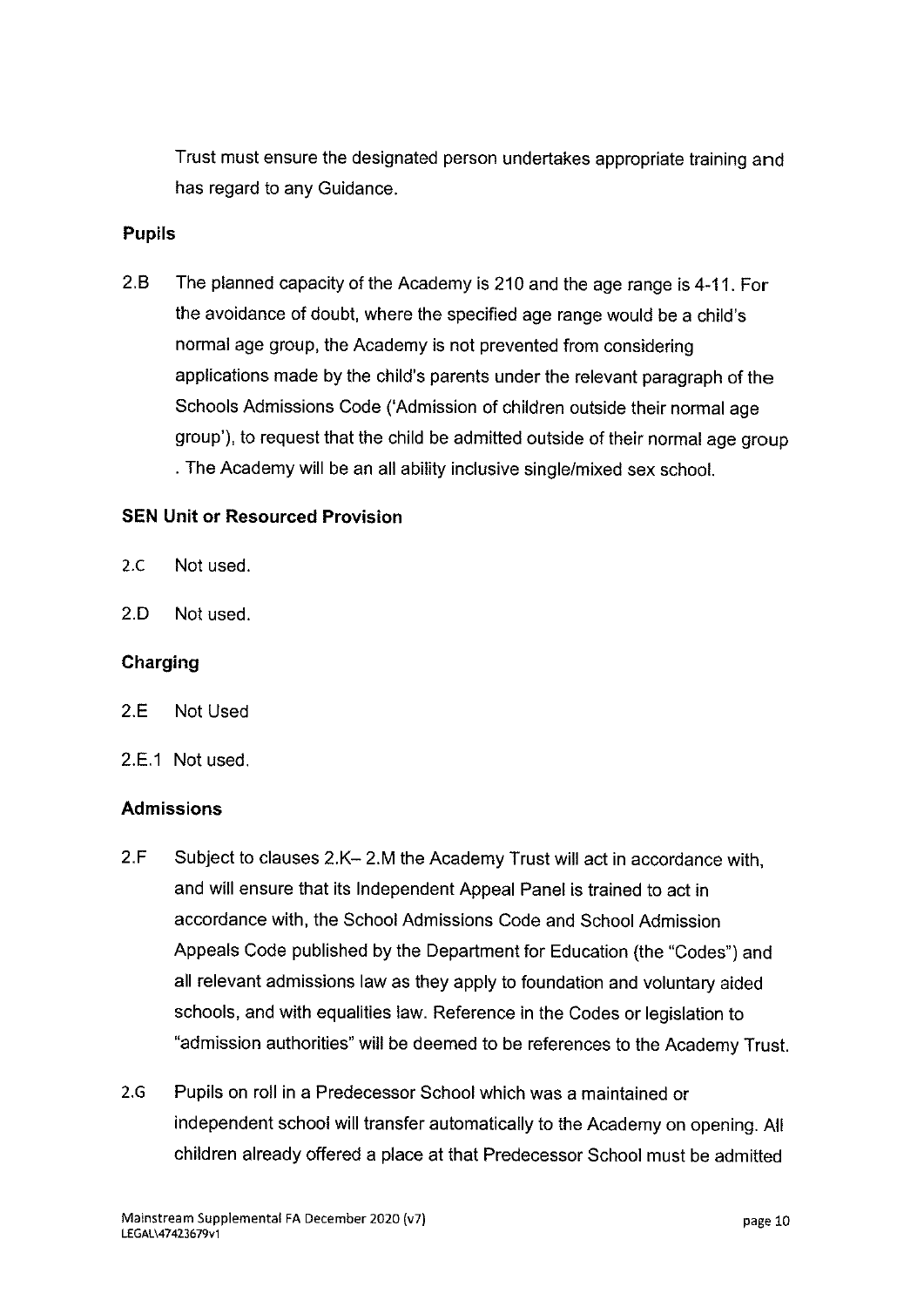to the Academy.

- 2.H The Academy Trust must participate in the local Fair Access Protocol. The Academy Trust must participate in the coordinated admission arrangements operated by the LA in whose area the Academy is situated. If the Academy is a free school, the Academy Trust is not required to participate in coordination for its first intake of pupils.
- 2.1 Not used
- 2.J Not used
- 2.K Not used
- 2.L The Secretary of State may:
	- a) direct the Academy Trust to admit a named pupil to the Academy:
		- i. following an application from a la including complying with a school attendance order as defined in section 437 of the Education Act 1996. Before doing so the Secretary of State will consult the Academy Trust; or
		- ii. where in relation to a specific child or children the Academy Trust has failed to act in accordance with the Codes or this Agreement or has otherwise acted unlawfully; or
	- b) direct the Academy Trust to amend its admission arrangements where they do not comply with the Codes or this Agreement, or are otherwise unlawful.
- 2.M Not used.
- 2.N Not used.
- 2.0 Not used.
- 2.P The Academy Trust must make arrangements to ensure an independent appeals panel is established for the Academy and its clerk and members are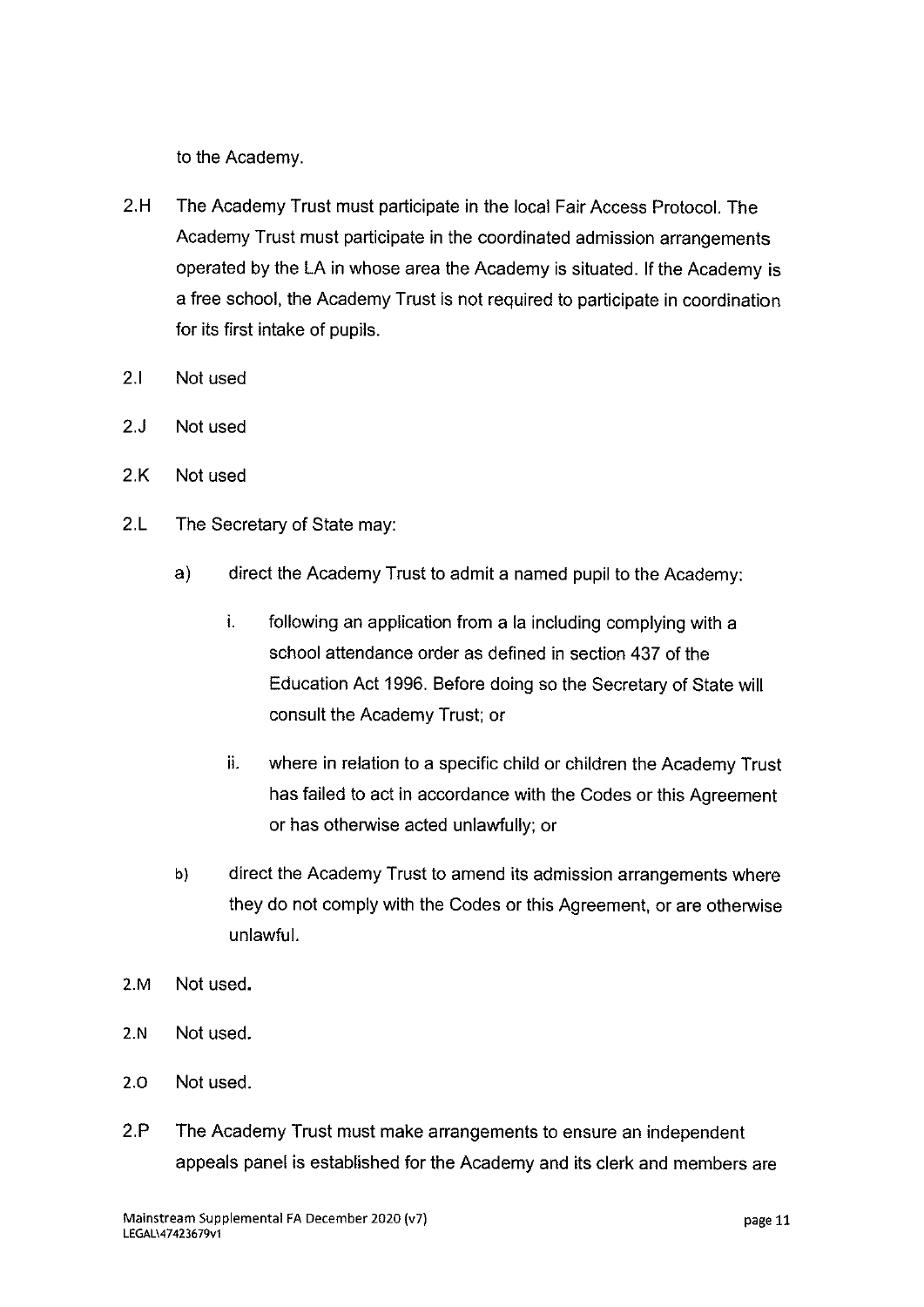trained to act in accordance with the Codes. The Academy Trust must ensure that parents and 'relevant children' (as described in the Codes) are informed of their right to appeal to an Independent Appeal Panel if they are dissatisfied with an admission decision of the Academy Trust. The arrangements for appeals must comply with the Codes as they apply to foundation and voluntary aided schools. The determination of the appeal panel is binding on all parties.

- 2.P.1 Academy Trust will treat any decision of an admissions appeal panel constituted further to arrangements made by the admission authority of a Predecessor School under section 94 of the School Standards and Framework Act 1998 as binding on the Academy Trust, as though the Academy Trust had made the decision subject to the appeal.
- 2.Q Subject to clause 2.R, the meaning of **"relevant area"** for the purposes of consultation requirements in relation to admission arrangements is that determined by the relevant LA for maintained schools in the area in accordance with the Education (Relevant Areas for Consultation on Admission Arrangements) Regulations 1999.
- 2.R If the Academy does not consider the relevant area determined by the LA for the maintained schools in the area to be appropriate, it must apply to the Secretary of State by 1 August before the academic year in question for a determination of the appropriate relevant area for the Academy, setting out the reasons for this view. The Secretary of State will consult the Academy Trust and the LA in whose area the Academy is situated in reaching a decision.
- 2.S The Office of the Schools Adjudicator ("OSA") will consider objections to the Academy's admission arrangements (except objections against any agreed derogations from the provisions of the Codes specified in this funding agreement, over which it has no jurisdiction). The Academy Trust must therefore make it clear, when determining the Academy's admission arrangements, that objections should be submitted to the OSA. The OSA's determination of an objection is binding on the Academy and the Academy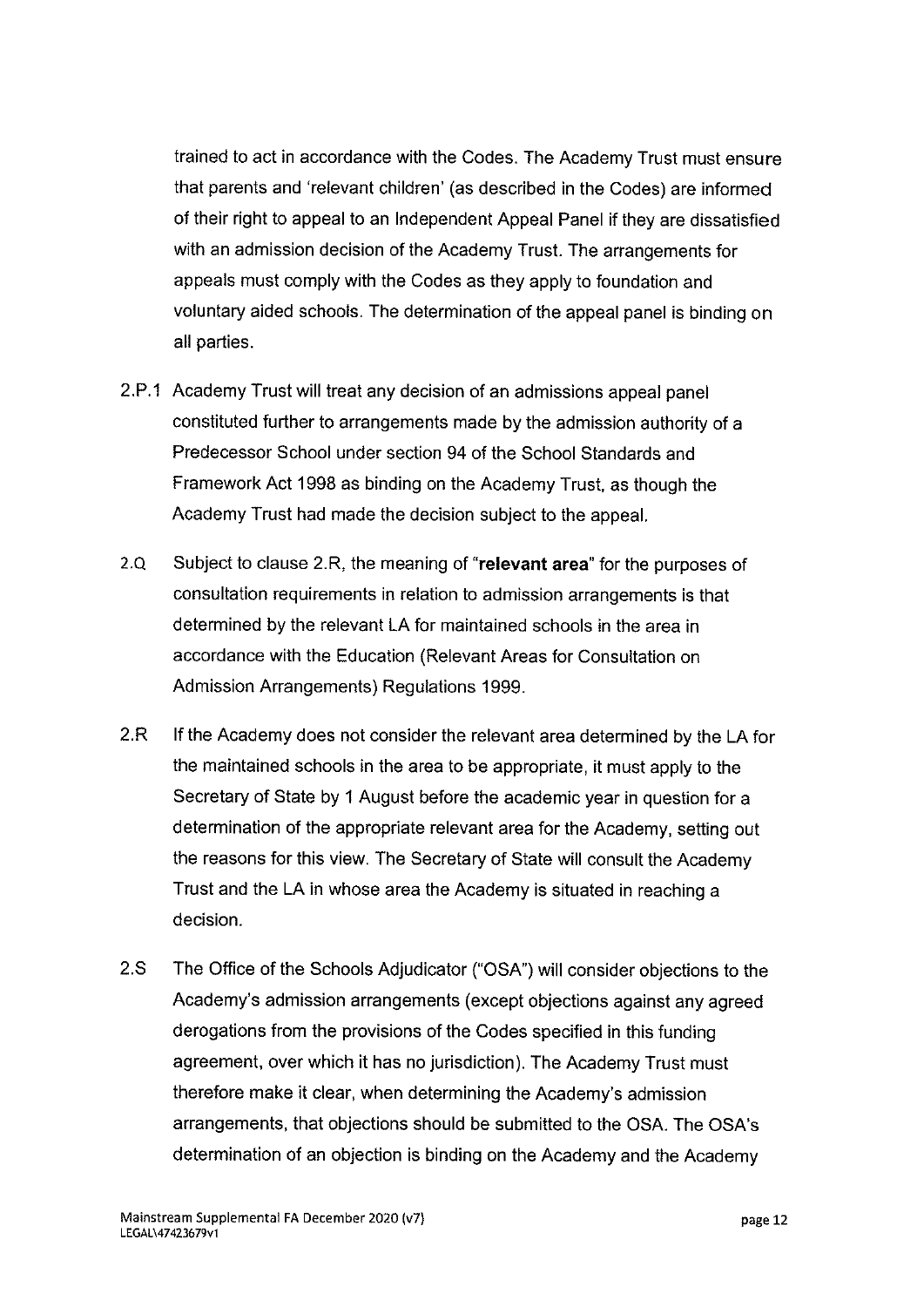Trust must make appropriate changes to its admission arrangements to give effect to the Adjudicator's decision within two months of the decision (or by 28 February following the decision, whichever is sooner), unless an alternative timescale is specified by the Adjudicator.

2.T Not used.

#### **Curriculum**

- 2.U The Academy Trust must provide for the teaching of religious education and a daily act of collective worship at the Academy.
- 2.V The Academy Trust must comply with section 71(1)-(6) and (8) of the School Standards and Framework Act 1998 as if the Academy were a community, foundation or voluntary school, and as if references to "religious education" and "religious worship" in that section were references to the religious education and religious worship provided by the Academy in accordance with clause **2.X.**
- 2.W Not used.
- 2.X Subject to clause 2.V, **where the academy has not been designated with a religious character** (in accordance with section 124B of the School Standards and Framework Act 1998 or further to section 6(8) of the Academies Act 2010):
	- a) provision must be made for religious education to be given to all pupils at the Academy in accordance with the requirements for agreed syllabuses in section 375(3) of the Education Act 1996 and paragraph 2(5) of Schedule 19 to the School Standards and Framework Act 1998;
	- b) the Academy must comply with section 70(1) of, and Schedule 20 to, the School Standards and Framework Act 1998 as if it were a community school or foundation school without a religious character, except that paragraph 4 of that Schedule does not apply. The Academy may apply to the Secretary of State for consent to be relieved of the requirement imposed by paragraph 3(2) of that Schedule.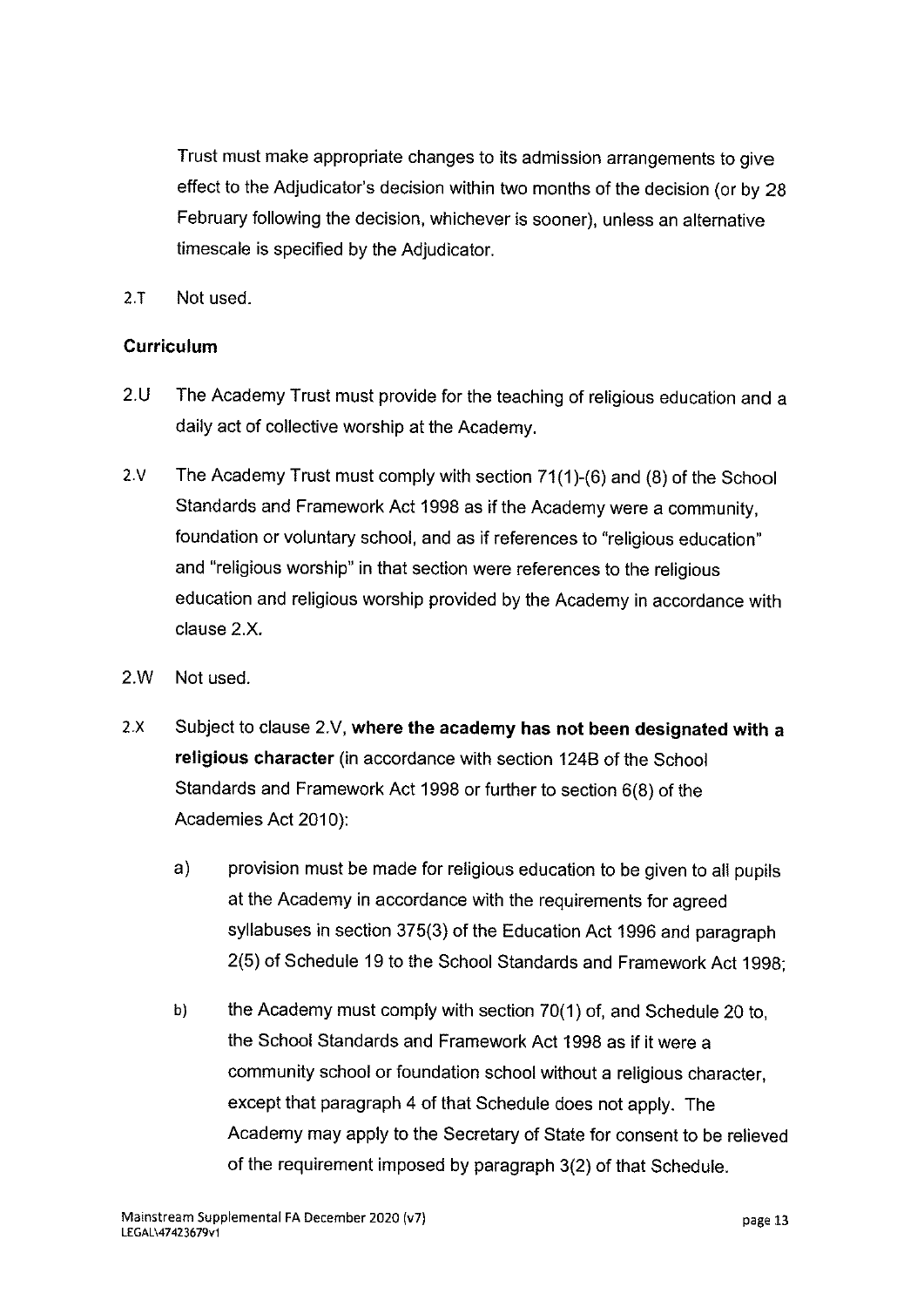- 2.Y Not used.
- 2.Z The Academy Trust must comply with paragraph 2A of the Schedule to The Education (Independent School Standards) Regulations 2014 in relation to the provision of Relationships Education, Relationships and Sex Education and Health Education.
- 2.AA The Academy Trust must prevent political indoctrination, and secure the balanced treatment of political issues, in line with the requirements for maintained schools set out in the Education Act 1996, and have regard to any Guidance.

#### $\mathcal{L}$ **GRANT FUNDING**

#### **Calculation of GAG**

3A-3D. Not used.

- 3.E The Secretary of State will calculate GAG based on the pupil count at the Academy. In order to calculate GAG for the Academy Financial Year in which the Academy opens, the pupil count will be determined on the same basis as that used by the relevant LA for determining the budget of the maintained Predecessor School.
- 3.F For Academy Financial Years after that referred to in clause 3.E, the basis of the pupil count for determining GAG will be:
	- a) for pupils in Year 11 and below, the Schools Census which is used to fund maintained schools for the financial year overlapping with the Academy Financial Year in question; and
	- b) for pupils in Year 12 and above, the formula which is in use at the time for maintained schools.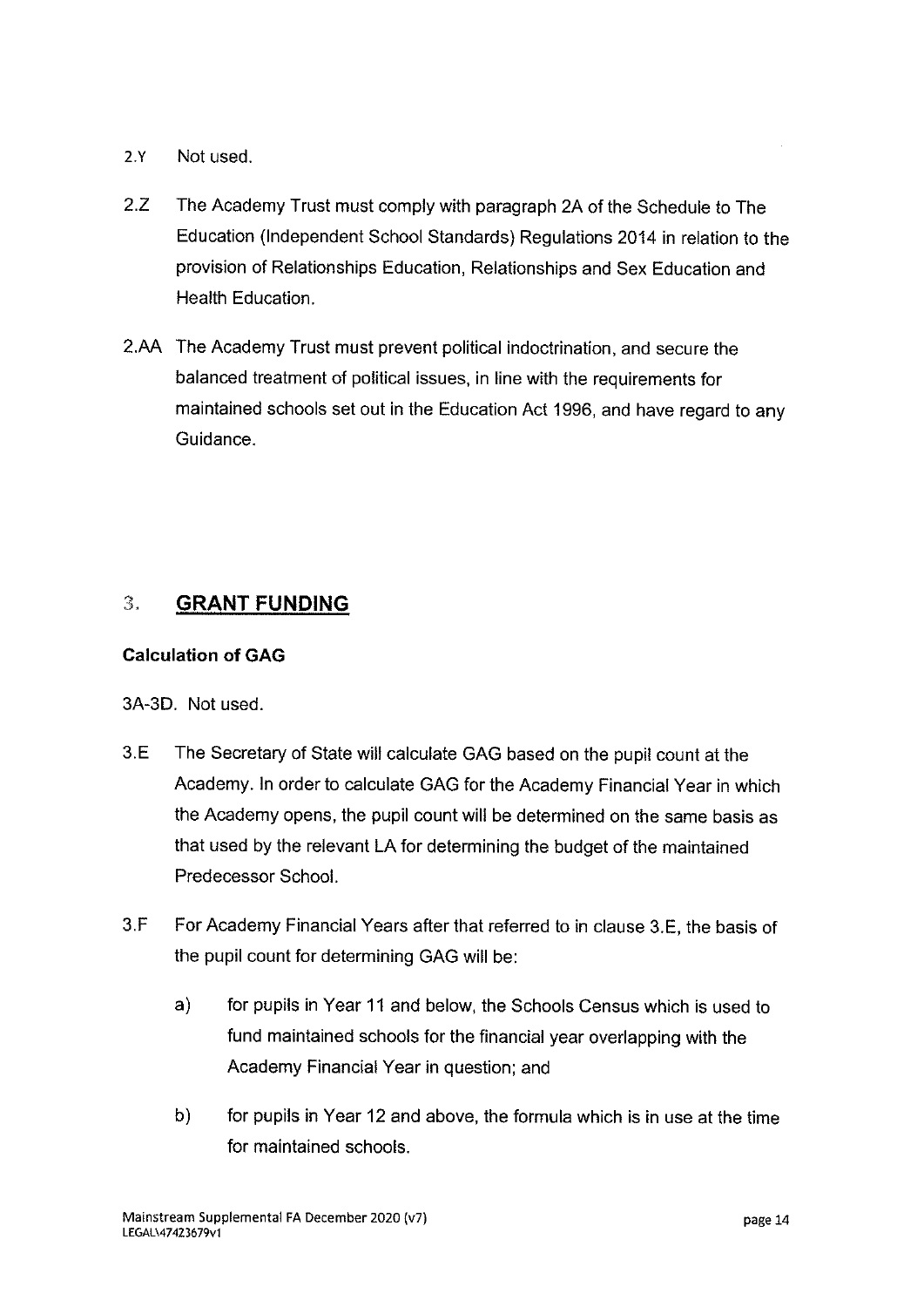- 3.G The Secretary of State may, at his discretion, adjust the basis of the pupil count to take account of any diseconomies of scale which may affect the Academy if it is operating below the planned capacity in clause 2.B. If such an adjustment is made in any Academy Financial Year, this will not change the basis of the pupil count for calculating the following Academy Financial Year's GAG. If the Secretary of State has indicated that additional grant may be payable in such circumstances, the Academy Trust will bid for this additional grant based on need and providing appropriate supporting evidence. The Secretary of State may accept or refuse the bid at his discretion.
- 3.H Not used.
- 3.1 The Secretary of State recognises that if a Termination Notice or a Termination Warning Notice is served, or the Master Agreement is otherwise terminated, the intake of new pupils during the notice period may decline and therefore payments based on the number of pupils attending the Academy may be insufficient to meet the Academy's needs. In these circumstances the Secretary of State may pay a larger GAG in the notice period, to enable the Academy to operate effectively.
- 3.1.1. Not used.

#### **Other relevant funding**

- 3.J Not used.
- 3.K Not used.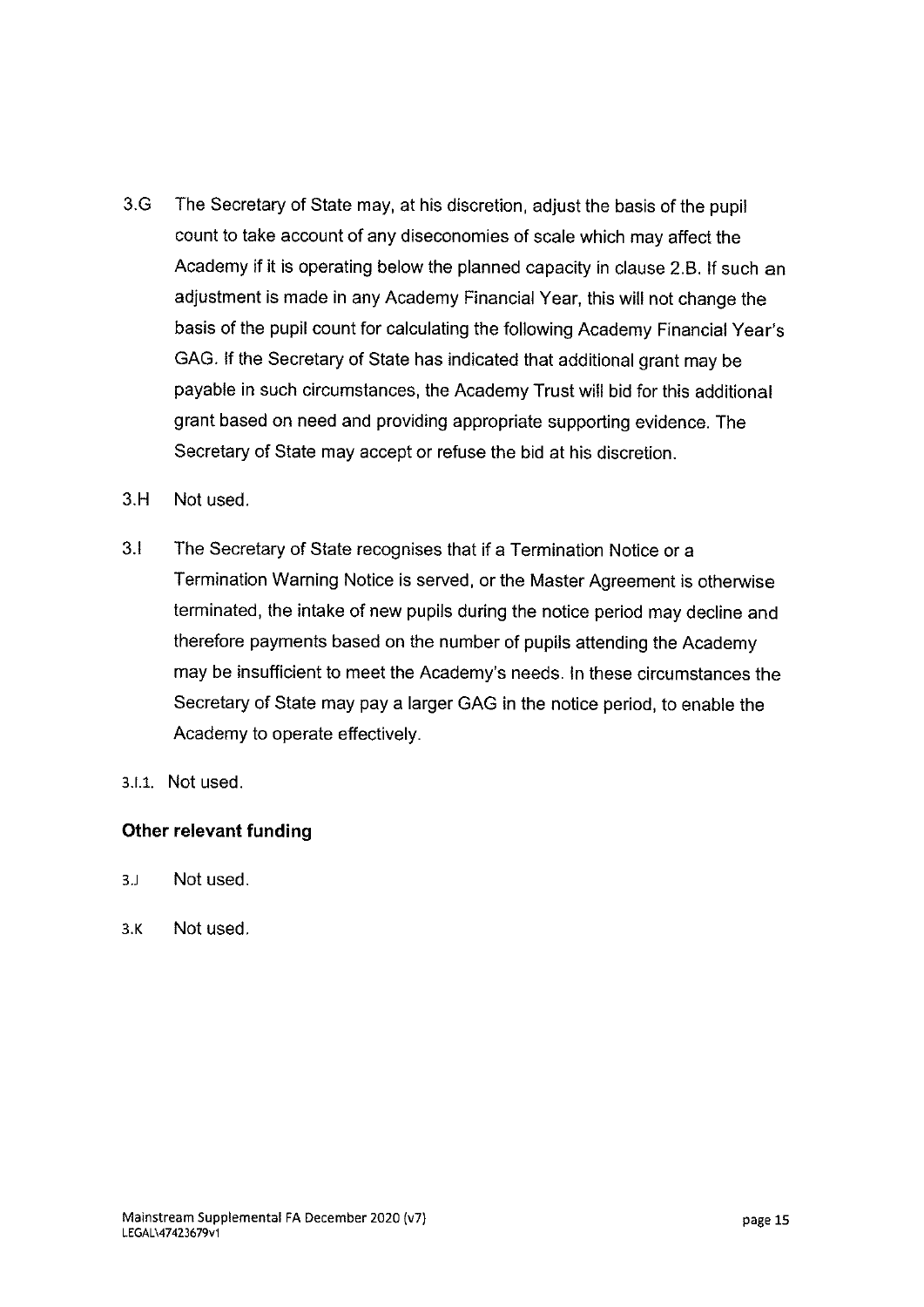#### **Carrying forward of funds**

3.L Any additional grant made in accordance with clause 3.1, for a period after the Secretary of State has served a Termination Notice or a Termination Warning Notice under this Agreement, or otherwise terminates the Master Agreement, may be carried forward without limitation or deduction until the circumstances set out in clause 3.1 cease to apply or the Academy closes.

# 4, **LAND**

#### **Version 1: to be used if, before conversion, the governing body holds the freehold, which is to be transferred on conversion to the academy trust]**

**"Land"** means the freehold land at Greysbrooke Primary School, Barnes Road, Shenstone, Lichfield, Staffordshire, WS14 OLT being the land registered with title number SF549966, which is to be the permanent site of the Academy.

**"Property Notice"** means any order, notice, proposal, demand or other requirement issued by any competent authority which materially affects the Academy Trust's ability to use the Land for the purposes of the Academy or any correspondence that affects the extent of the Land.

#### **Restrictions on Land transfer**

4.A The Academy Trust must:

a) within 28 days of the signing of this Agreement in circumstances where the Land is transferred to the Academy Trust prior to the date of this Agreement, or otherwise within 28 days of the transfer of the Land to the Academy Trust, apply to the Land Registry using Form RX1 for the following restriction (the **"Restriction")** to be entered in the proprietorship register for the Land:

No disposition of the registered estate by the proprietor of the registered estate, or by the proprietor of any registered charge, not being a charge registered before the entry of this restriction, is to be registered without a written consent signed by the Secretary of State for Education, of Sanctuary Buildings, Great Smith Street, London SW1P 3BT;

b) take any further steps reasonably required to ensure that the Restriction is entered on the proprietorship register;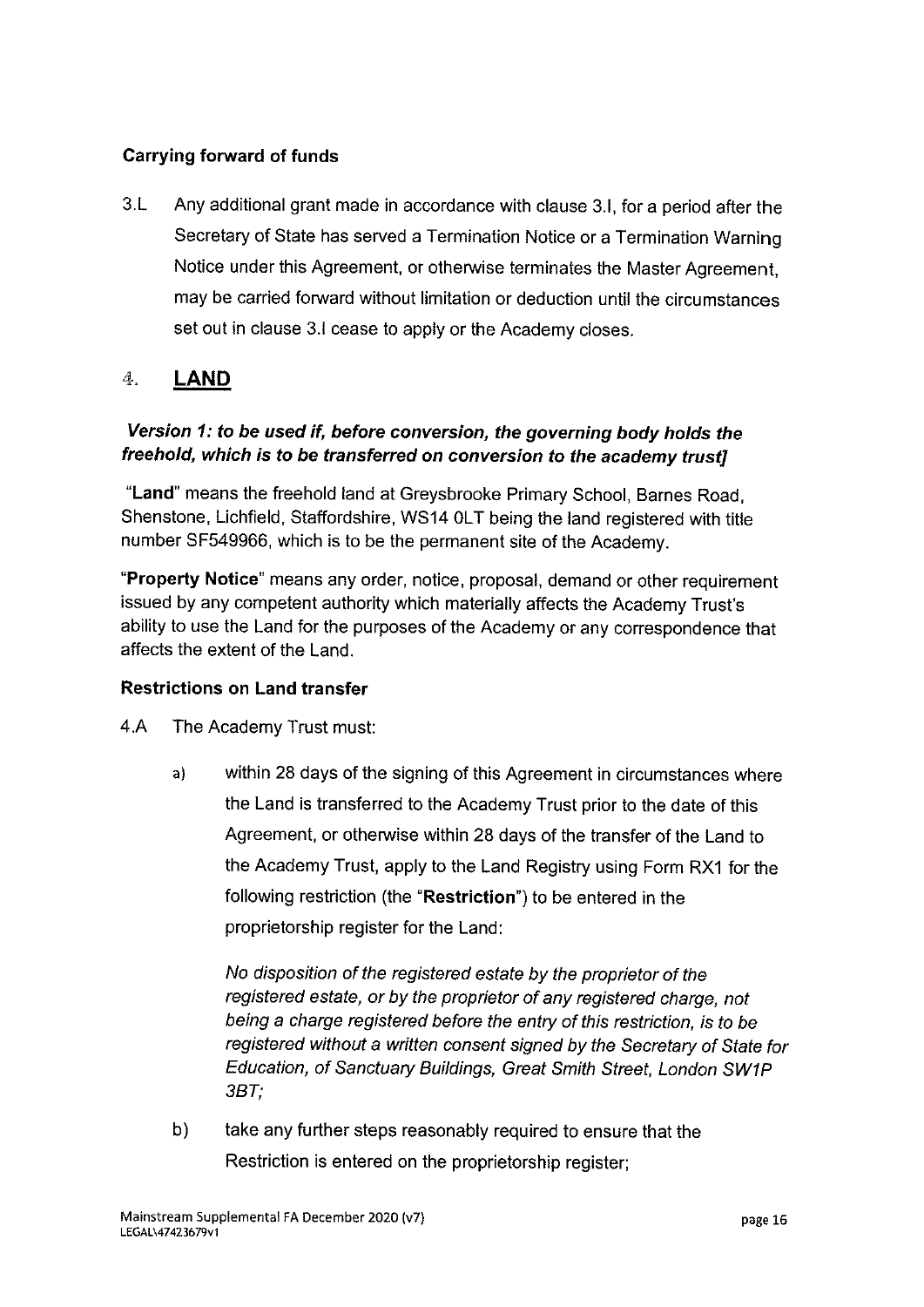- c) promptly confirm to the Secretary of State when the Restriction has been registered;
- d) if it has not registered the Restriction, permit the Secretary of State to do so in its place; and
- e) not, without the Secretary of State's consent, apply to disapply, modify, cancel or remove the Restriction, whether by itself, a holding company, a subsidiary company, or a receiver, administrator or liquidator acting in the name of the Academy Trust.

#### **Obligations of the Academy Trust**

- 4.B The Academy Trust must keep the Land clean and tidy and make good any damage or deterioration to the Land. The Academy Trust must not do anything to lessen the value or marketability of the Land without the Secretary of State's consent.
- 4.C The Academy Trust must not, without the Secretary of State's consent:
	- a) grant any consent or licence; or
	- b) create or allow any encumbrance; or
	- c) part with or share possession or occupation; or
	- d) enter into any onerous or restrictive obligations,

in respect of all or part of the Land provided that that the Academy Trust may grant a licence or share occupation of part of the Land with a proprietor or proposed proprietor of an Academy or a body or individual providing services or facilities which are for community, fundraising or recreational purposes ancillary to educational services and where no relationship of landlord and tenant arises as a result of such occupation.

#### **Option**

- 4.D The Academy Trust and the Secretary accepts an option (the **"Option")** to acquire all or part of the Land at nil consideration. The Secretary of State may exercise the Option in writing;
	- a) if this Funding Agreement is terminated for any reason:
	- b) at any time on or after the issue of a Termination Notice;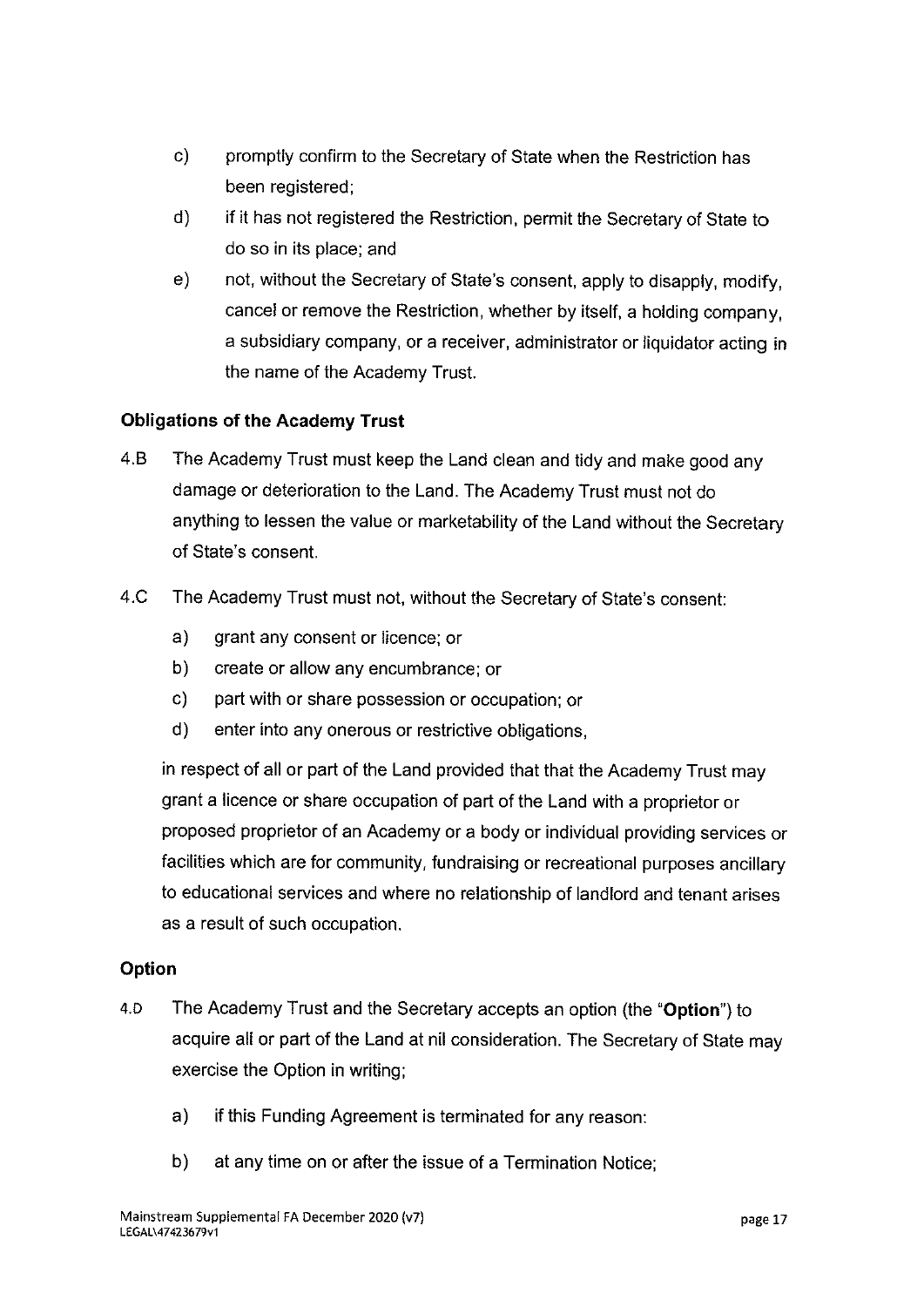- c) if, under clause 4.H, the Academy Trust and the Secretary of State agree that part of the Land should be demised or leased to another academy trust; or
- d) if, under clause 4.J, the Academy Trust cannot use all or part of the Land as the permanent site of the Academy.
- 4.D.1 If the Option is exercised, completion will take place
	- a) 28 days after the exercise date where a Termination Notice has not been issued; or
	- b) where a Termination Notice has been issued, the date specified in the Termination Notice as to when this Agreement shall terminate.

and in either case in accordance with the Law Society's Standard Conditions of Sale for Commercial Property in force at that date.

#### **Option notice**

- 4.E The Academy Trust:
	- a) must, within 14 days after acquiring the Land or, if later, after signing this Agreement, apply to the Land Registry on Form AN1 (including a copy of this Agreement) for a notice of the Option (the **"Option Notice")** to be entered in the register, taking any further steps required to have the Option Notice registered and promptly confirming to the Secretary of State when this has been done;
	- b) if it has not registered the Option Notice, agrees that the Secretary of State may apply to register it using Form UN1;
	- c) must not, without the Secretary of State's consent, apply to disapply, modify or remove the Option Notice, whether by itself, a holding company, a subsidiary company, or a receiver, administrator or liquidator acting in the name of the Academy Trust, and
	- d) must, in the case of previously unregistered land, within 14 days after acquiring the Land or, if later, after signing this Agreement, apply to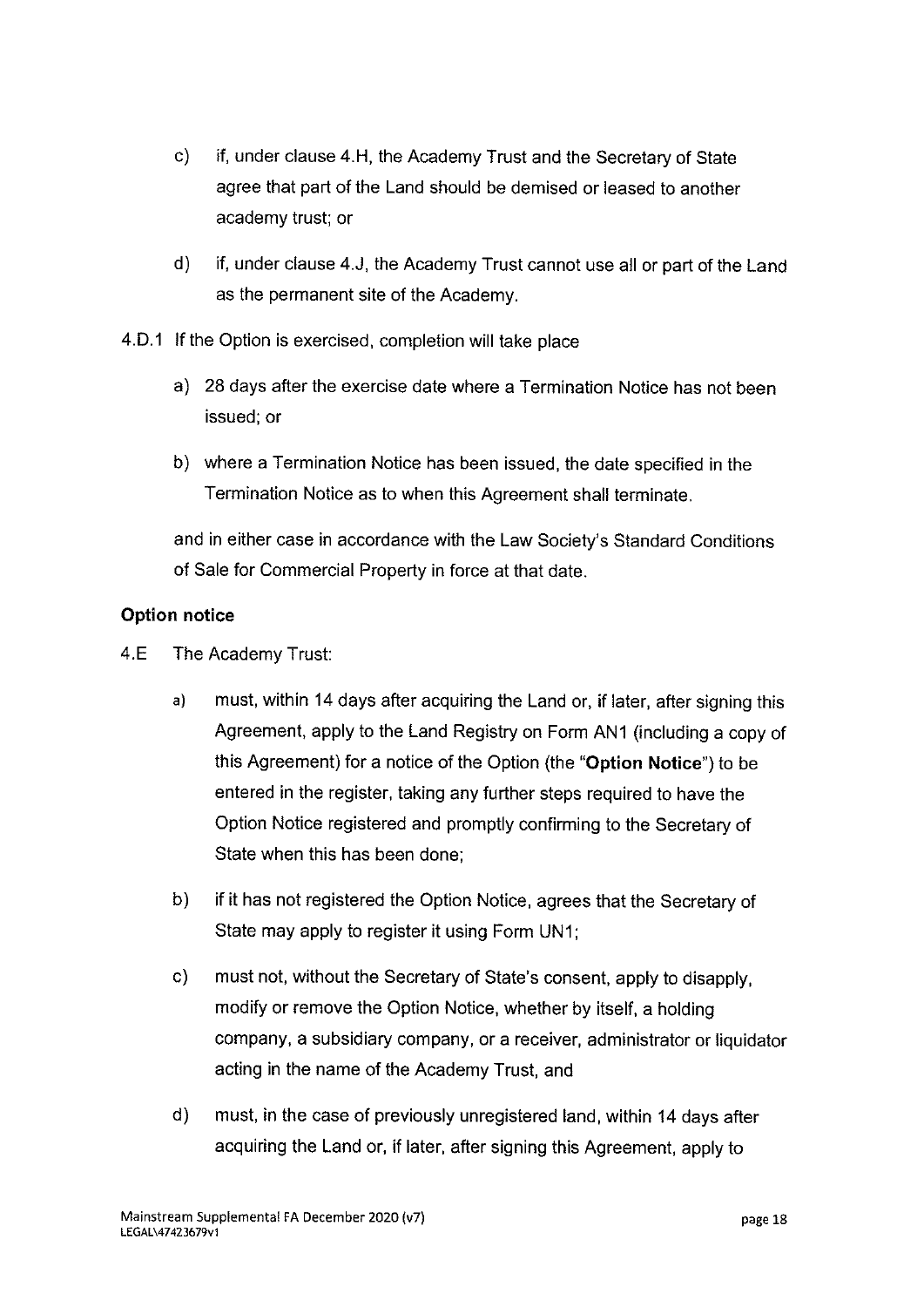register a Class C(iv) land charge in the Land Charges Registry, and send the Secretary of State a copy of the relevant entry within 7 days after the registration has been completed. If the Secretary of State considers that the Academy Trust has not complied with this clause, he may apply to secure the registration.

#### **Property notices**

- 4.F If the Academy Trust receives a Property Notice, it must:
	- a) send a copy of it to the Secretary of State within 14 days, stating how the Academy Trust intends to respond to it;
	- b) promptly give the Secretary of State all the information he asks for about it;
	- c) allow the Secretary of State to take all necessary action, with or instead of the Academy Trust, to comply with it, and
	- d) use its best endeavours to help the Secretary of State in connection with it.

#### **Sharing the Land**

- 4.G Where:
	- a) the Secretary of State identifies basic or parental need for additional places in the area in which the Academy is situated; and
	- b) the Secretary of State then considers that not all the Land is needed for the operation of the Academy at planned capacity,

the Secretary of State must consult with the Academy Trust to determine whether part of the Land could be demised or leased to another academy trust, as the Secretary of State considers appropriate, for the purpose of that academy trust establishing and maintaining an educational institution on the Land.

4.H To the extent the Academy Trust and the Secretary of State agree to part of the Land being demised or leased in accordance with clause 4.G, the Academy Trust must use its best endeavours to procure all necessary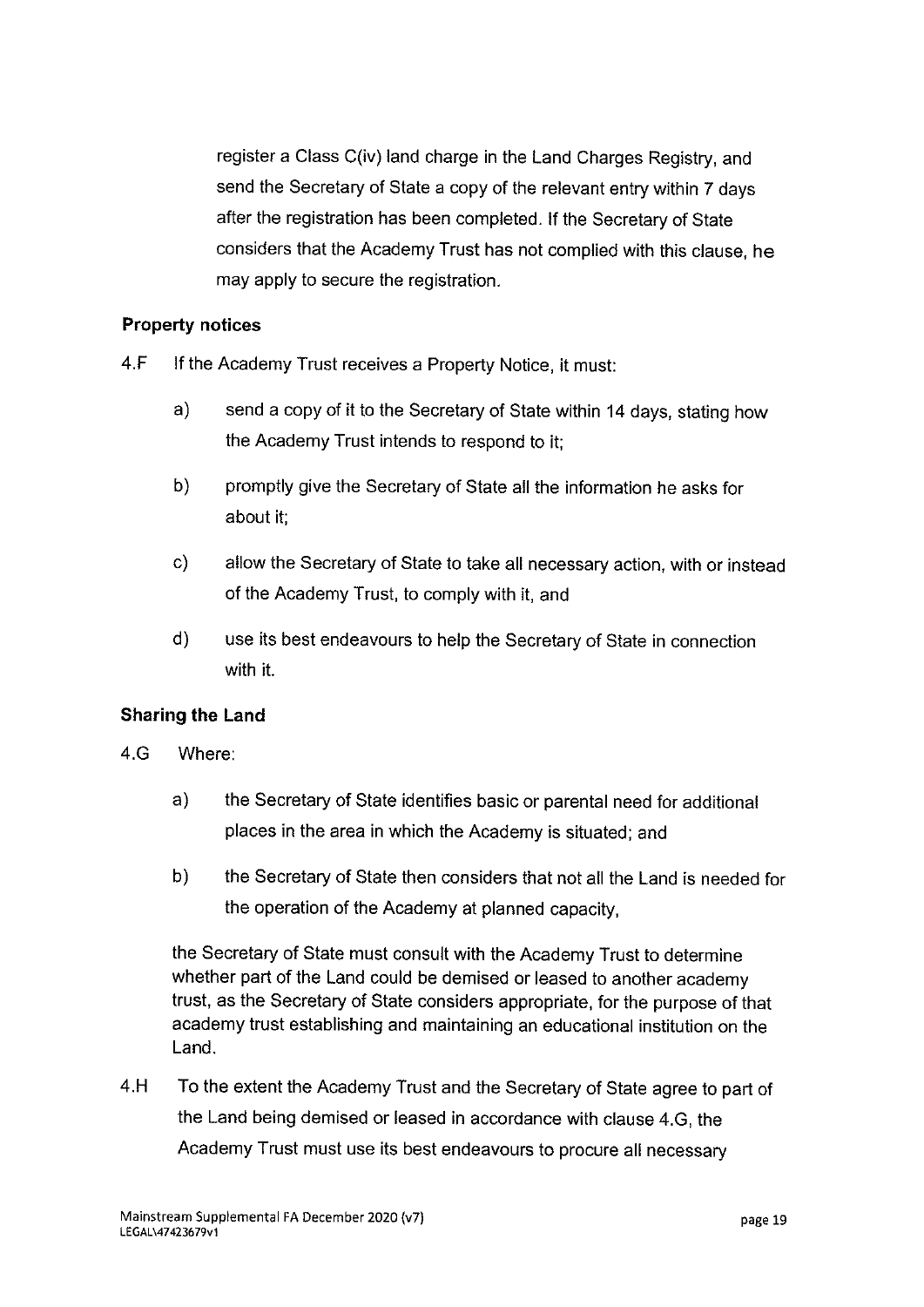consents in order to enable it to share occupation of the Land with the incoming academy trust and to provide the incoming academy trust with security of tenure over that part of the Land occupied by it, and shall enter into any legal arrangements which the Secretary of State requires for this purpose. The Secretary of State shall meet the necessary and reasonable legal costs incurred by the Academy Trust in connection with entering into any such arrangements under this clause.

#### 4.1 For the purposes of clause 4.G:

- a) a **basic need** will arise when the forecast demand for pupil places in the area where the Academy is situated is greater than the existing capacity to provide them;
- b) a **parental need** will arise when the Department for Education is actually aware of an additional demand for pupil places in the area where the Academy is situated, following representations from parents in that area; and
- c) **planned capacity** has the meaning given in clause 2.B.
- 4.J If the Academy Trust cannot use all or part of the Land as the permanent site of the Academy but the Secretary of State agrees not to terminate this Agreement on that basis, the Secretary of State may notify the Academy Trust that he intends to exercise the Option to transfer all or part of the Land for nil consideration to himself or his nominee.
- 4.K On or following the issue of a Termination Notice, the Secretary of State may give notice that he intends to exercise his rights under clause 4.0. Any such notice is without prejudice to his right to exercise any other rights available to him.

#### **5. TERMINATION**

#### **Termination by either party**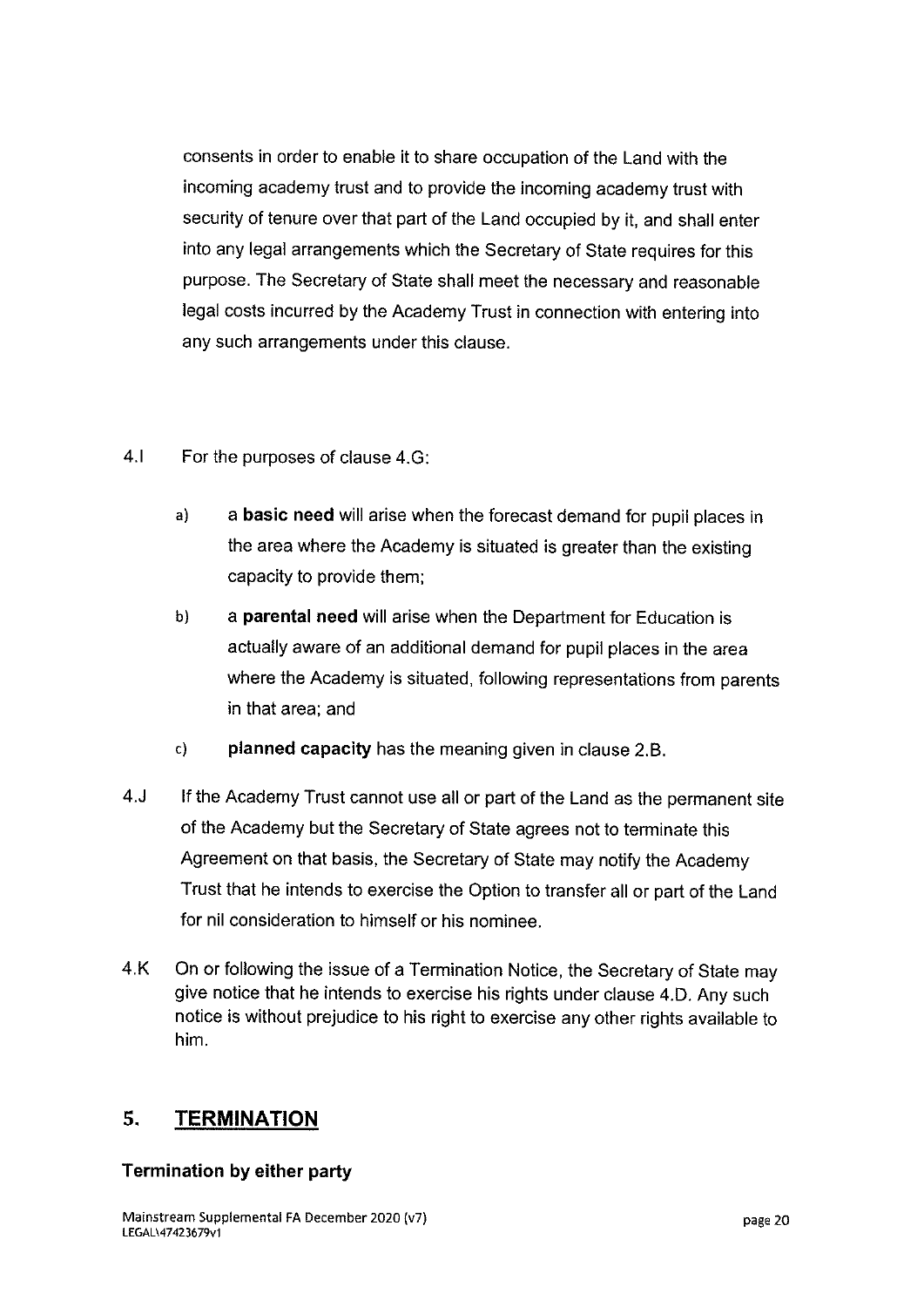5.A Either party may give at least seven Academy Financial Years' notice to terminate this Agreement. Such termination would take effect on 31 August of the relevant year.

#### **Termination Warning Notice**

- 5.B The Secretary of State may serve a Termination Warning Notice where he considers that:
	- a) the Academy Trust has breached the provisions of this Agreement or the Master Agreement; or
	- b) the standards of performance of pupils at the Academy are unacceptably low; or
	- c) there has been a serious breakdown in the way the Academy is managed or governed; or
	- d) the safety of pupils or staff is threatened, including due to breakdown of discipline; or
	- e) the Academy is Coasting provided he has notified the Academy Trust that it is Coasting.
- 5.C A Termination Warning Notice served under clause 5.B will specify:
	- a) the action the Academy Trust must take;
	- b) the date by which the action must be completed; and
	- c) the date by which the Academy Trust must make any representations, or confirm that it agrees to undertake the specified action.
- 5.D The Secretary of State will consider any representations from the Academy Trust which he receives by the date specified in the Termination Warning Notice. The Secretary of State may amend the Termination Warning Notice to specify further action which the Academy Trust must take, and the date by which it must be completed.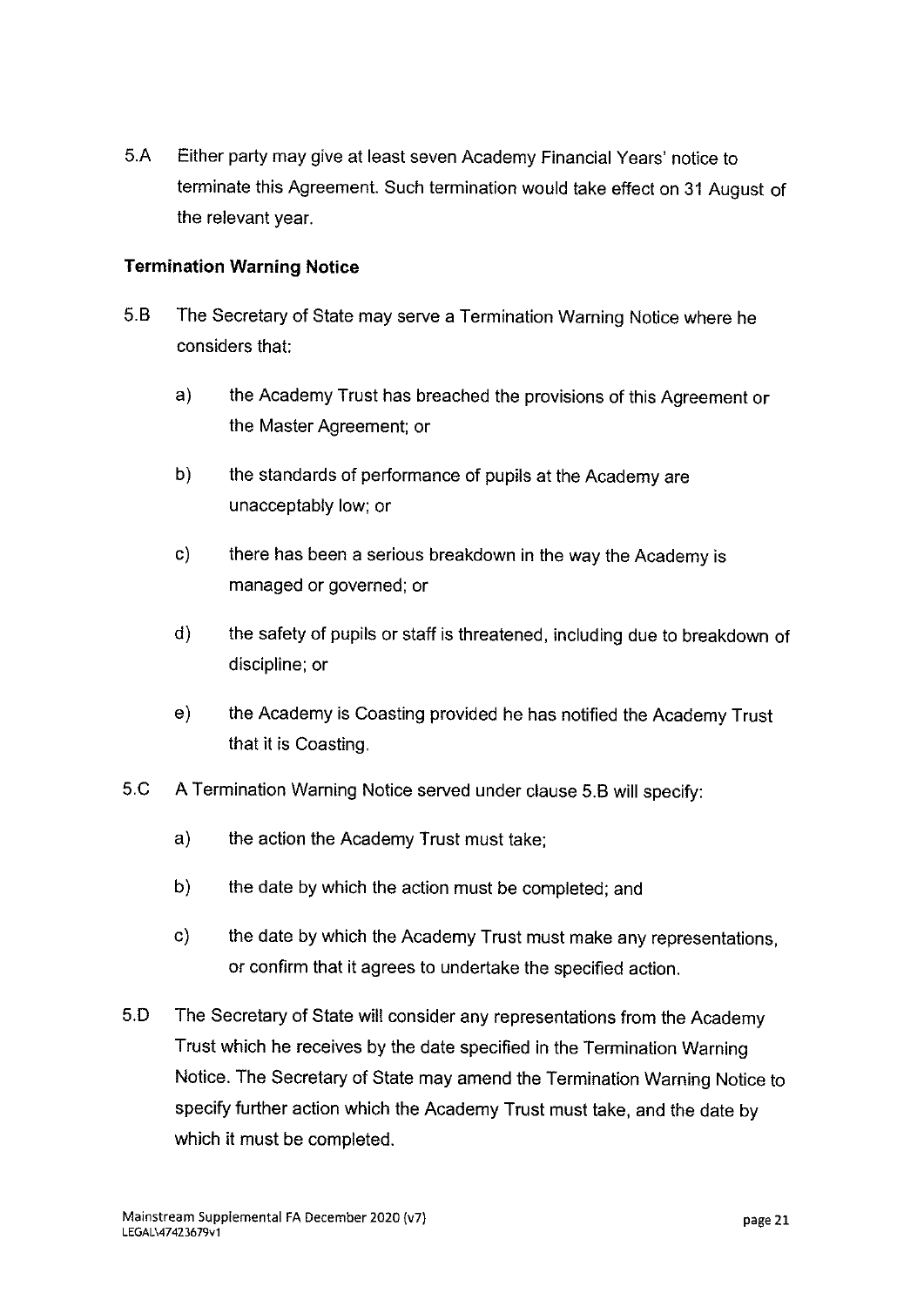5.E If the Secretary of State considers that the Academy Trust has not responded to the Termination Warning Notice as specified under clause 5.C(c), or has not completed the action required in the Termination Warning Notice as specified under clauses 5.C(a) and (b) (and any further action specified under clause 5.D) he may serve a Termination Notice.

#### **Termination by the Secretary of State after inspection**

- 5.F If the Chief Inspector gives notice to the Academy Trust that:
	- a) special measures are required to be taken in relation to the Academy; or
	- b) the Academy requires significant improvement

the Secretary of State may serve a Termination Warning Notice, specifying the date by which the Academy Trust must make any representations.

- 5.G In deciding whether to give notice of his intention to terminate under clause 5.F, the Secretary of State will have due regard to the overall performance of the Academy Trust.
- 5.G.1 Not used.
- 5.H If the Secretary of State has served a Termination Warning Notice under clause 5.F or clause 5.G.1 and:
	- a) has not received any representations from the Academy Trust by the date specified in the notice; or
	- b) having considered the representations made by the Academy Trust remains satisfied that this Agreement should be terminated;

he may serve a Termination Notice.

s.1 Not used.

#### **Termination by the Secretary of State**

5.J If the Secretary of State has determined that the Academy will be removed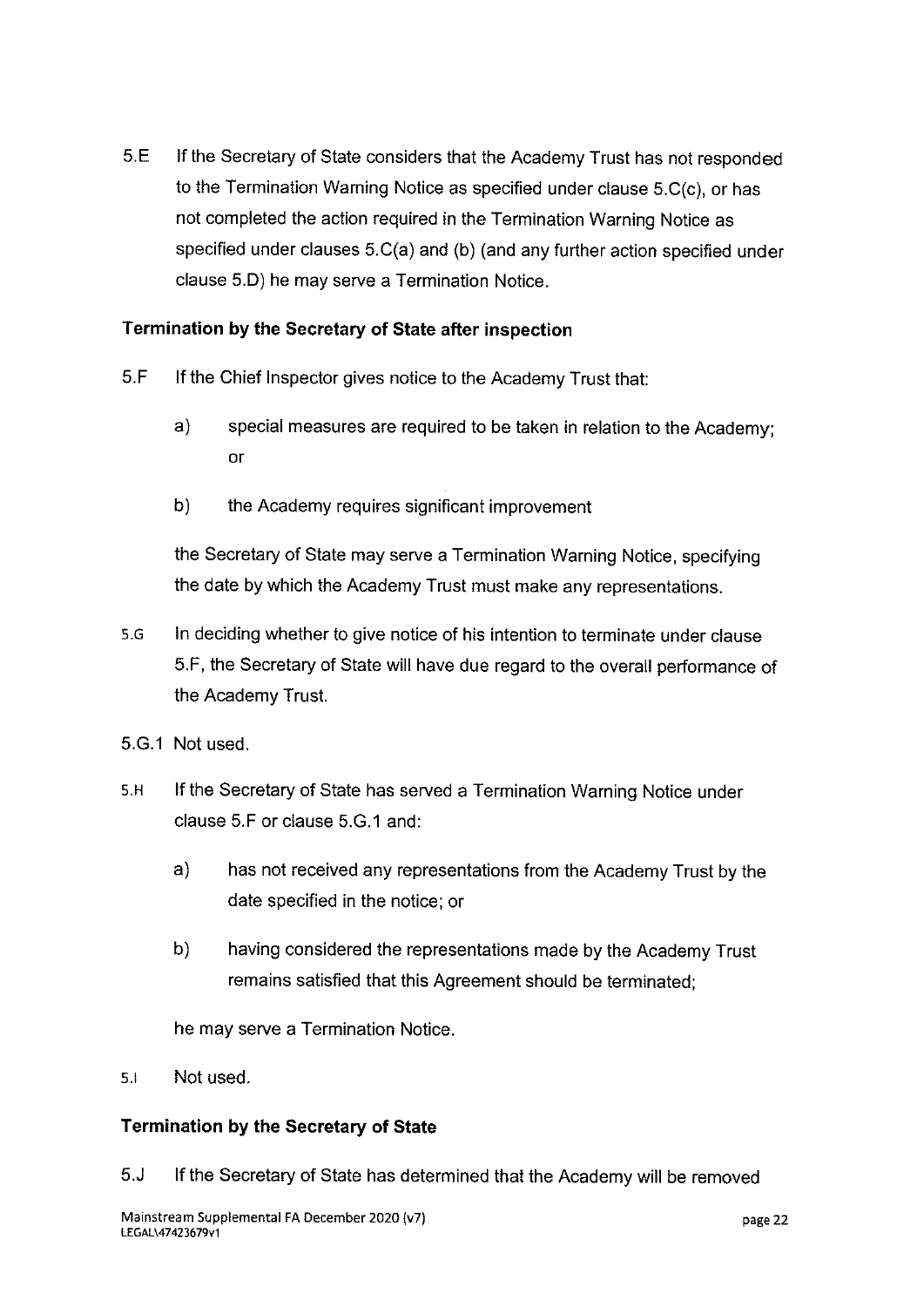from the Register of Independent Schools and no appeal against that determination is pending, he may serve a Termination Notice.

- 5.K Not used.
- 5.L Not used.
- 5.M Not used.
- 5.N Not used.
- 5.o Not used.

#### **Funding and admission during notice period**

- 5.P If the Secretary of State serves a Termination Notice under clause 5.A, the Academy Trust may continue during the notice period to admit pupils to the Academy, and to receive GAG and EAG, in accordance with this Agreement.
- 5.Q If the Secretary of State serves a Termination Warning Notice or a Termination Notice otherwise than under clause 5.A, the Academy Trust may continue during the notice period to admit pupils to the Academy (unless the Secretary of State specifies otherwise), and to receive GAG and EAG, in accordance with this Agreement.

#### **Notice of intention to terminate by Academy Trust**

- 5.R The Secretary of State will, before the start of each Academy Financial Year, provide the Academy Trust with a final funding allocation indicating the level of GAG and EAG to be provided in the next Academy Financial Year (the **"Funding Allocation").**
- 5.5 If the Academy Trust is of the opinion that, after receipt of the Funding Allocation for the next Academy Financial Year (the **"Critical Year")** and after taking into account all other resources likely to be available to the Academy, including other funds that are likely to be available to the Academy from other academies operated by the Academy Trust **("All Other Resources"),** it is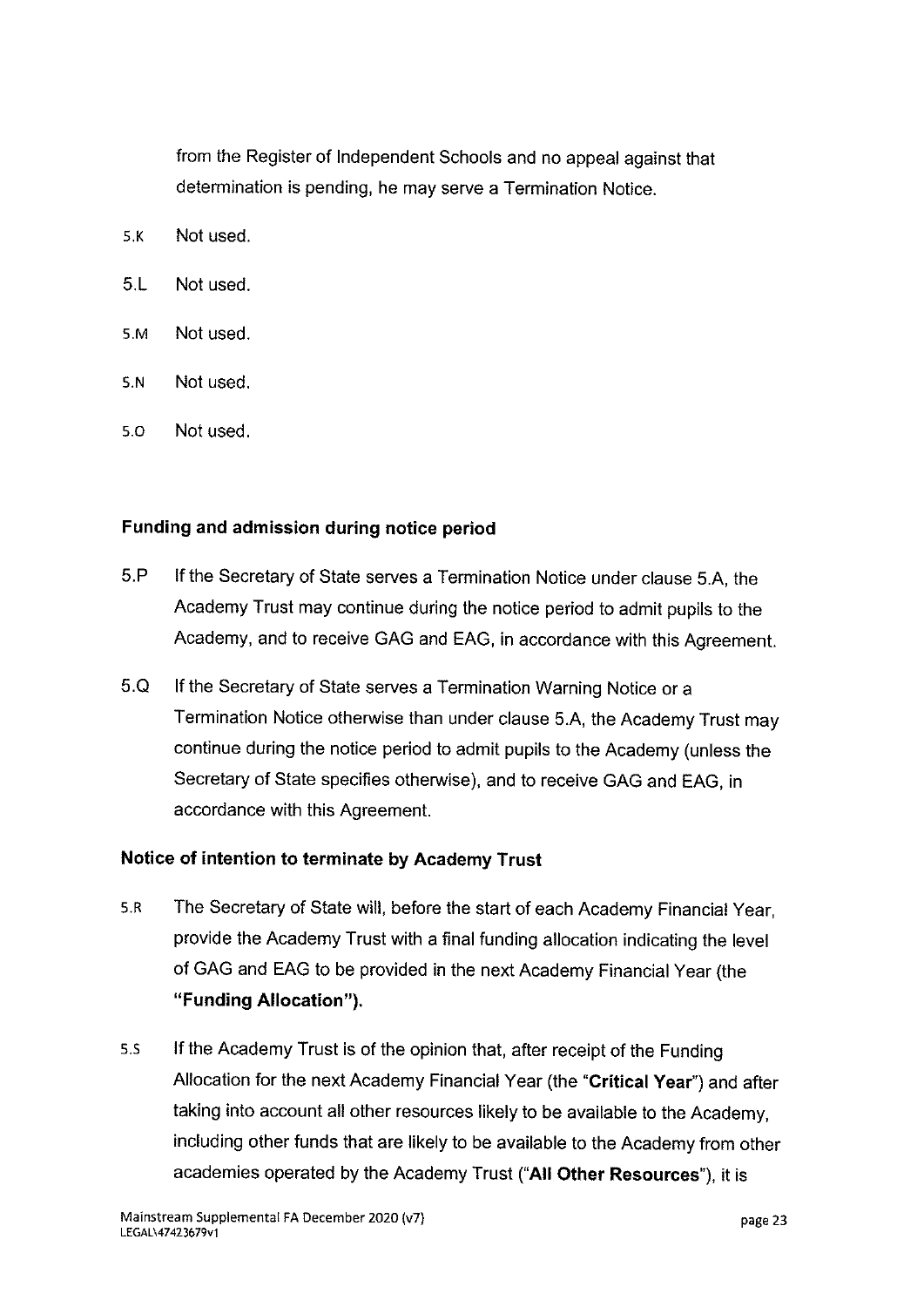likely that the cost of running the Academy during the Critical Year would cause the Academy Trust to become insolvent (and for this reason only) then the Academy Trust may give written notice of its intention to terminate this Agreement on 31 August before the Critical Year.

- 5.T Any notice given by the Academy Trust under clause 5.S must be provided to the Secretary of State within six weeks of the Secretary of State issuing the Funding Allocation. The notice given by the Academy Trust under clause 5.S must specify:
	- a) the grounds upon which the Academy Trust's opinion is based, including:
		- i. evidence of those grounds;
		- ii. any professional accounting advice the Academy Trust has received;
		- iii. a detailed statement of steps which the Academy Trust proposes to take to ensure that the running costs of the Academy are reduced such that costs are less than the Funding Allocation and All Other Resources, and the period of time within which such steps will be taken; and
	- b) the shortfall in the Critical Year between the Funding Allocation and All Other Resources expected to be available to the Academy Trust to run the Academy and the projected expenditure on the Academy; and
	- c) a detailed budget of income and expenditure for the Academy during the Critical Year (the **"Projected Budget").**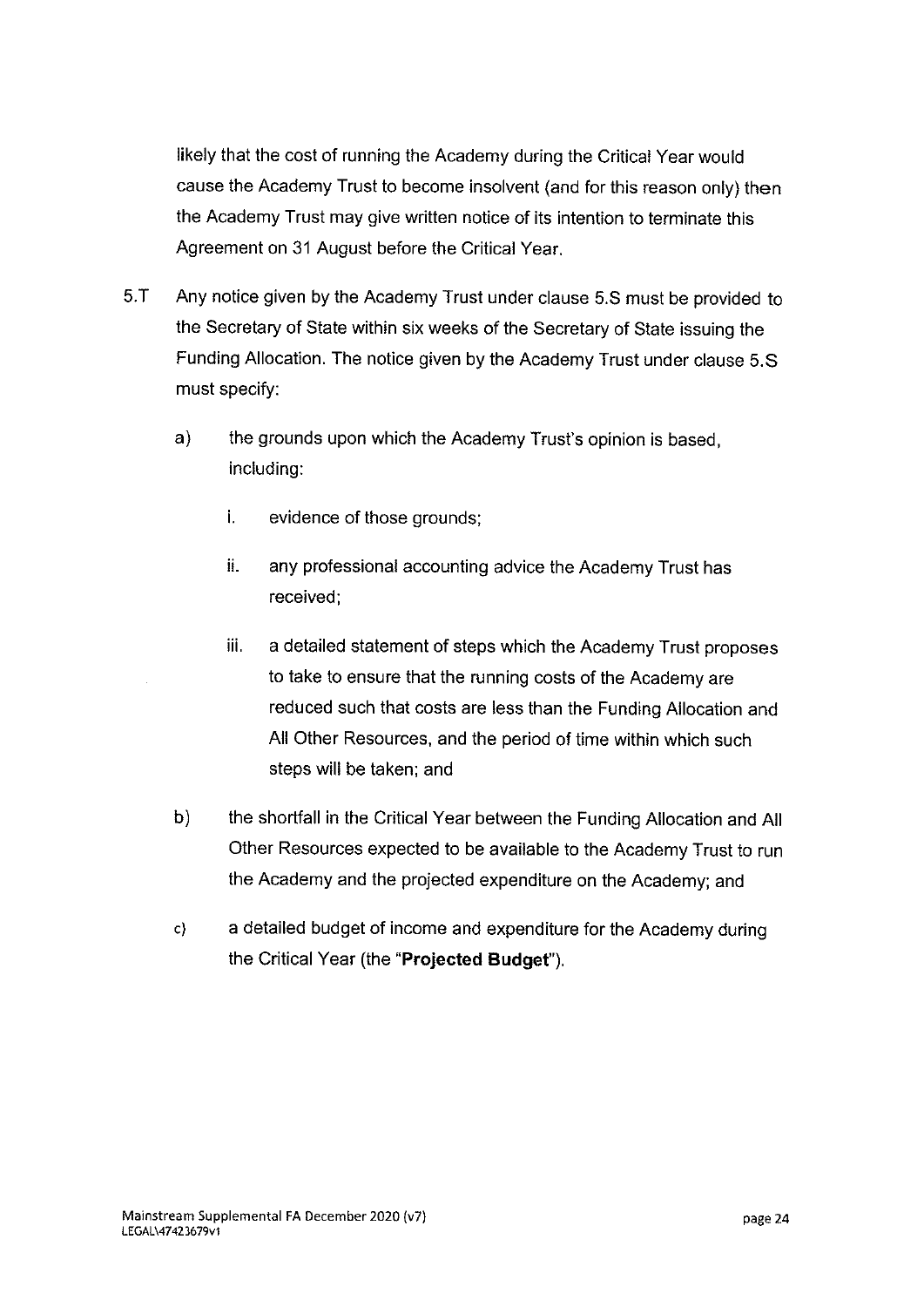- 5.U Both parties will use their best endeavours to agree whether or not the cost of running the Academy during the Critical Year would cause the Academy Trust to become insolvent. Both parties recognise that they will need to engage in a constructive dialogue at the time about how best to provide education for the pupils at the Academy and use their best endeavours to agree a practical solution to the problem.
- s.v If no agreement is reached by 30 April (or another date if agreed between the parties) as to whether the cost of running the Academy during the Critical Year would cause the Academy Trust to become insolvent, then that question will be referred to an independent expert (the **"Expert")** for resolution. The Expert's determination will be final and binding on both parties. The Expert will be requested to specify in his determination the amount of the shortfall in funding (the **"Shortfall").**
- 5.W The Expert will be an insolvency practitioner with significant professional experience of educational institutions or academies. If the parties fail to agree upon the appointment of the Expert then the Expert will be appointed by the President of the Institute of Chartered Accountants in England and Wales. The Expert's fees will be borne equally between the parties.
- 5.X The Expert will be required in reaching his determination to take account of advice from an educational specialist who is professionally familiar with the issues arising from the budget management of schools. If the parties fail to agree upon the appointment of the educational specialist then the educational specialist will be appointed by the Chairman of the Specialist Schools and Academies Trust (or any successor or equivalent body). The educational specialist's fees will be borne equally between the parties.
- 5.Y If the Expert determines that the cost of running the Academy during the Critical Year would cause the Academy Trust to become insolvent, and the Secretary of State will not have agreed to provide sufficient additional funding to cover the Shortfall, then the Academy Trust will be entitled to terminate this Agreement, by notice expiring on 31 August before the Critical Year. Any such notice will be given within 21 days after (a) the Expert's determination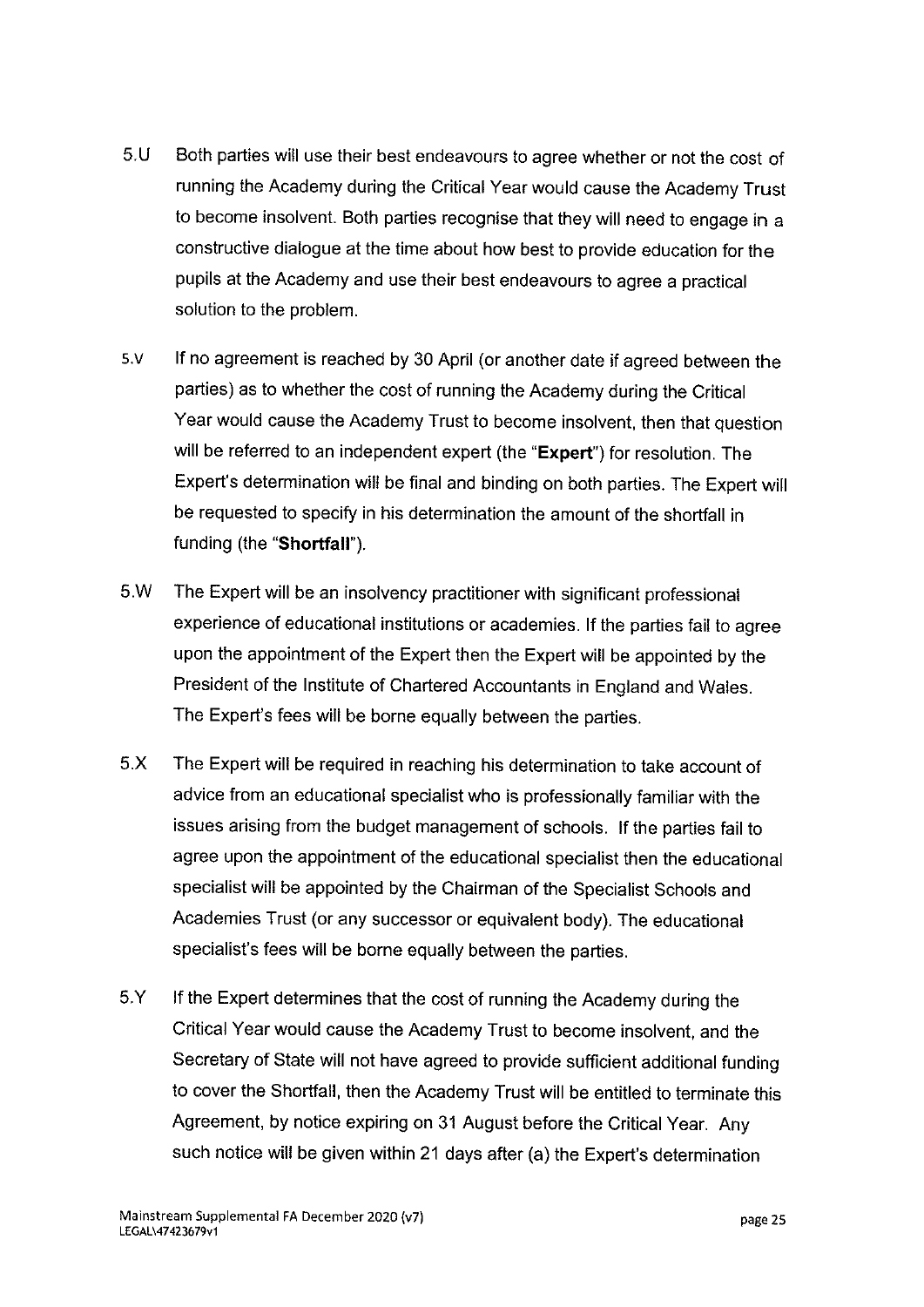will have been given to the parties or (b), if later, the Secretary of State will have given written notice of his refusal to provide sufficient additional funding for the Academy to cover the Shortfall.

#### **Effect of termination**

- 5.Z If this Agreement is terminated, the Academy will cease to be an Academy within the meaning of sections 1 and 1A of the Academies Act 2010.
- 5.AA Subject to clauses 5.BB and 5.CC, if the Secretary of State terminates this Agreement under clause 5.A, he will indemnify the Academy Trust. If the Secretary of State terminates this Agreement otherwise than under clause 5.A, he may at his discretion indemnify or compensate the Academy Trust.
- 5.BB The amount of any such indemnity or compensation will be determined by the Secretary of State, having regard to representations made to him by the Academy Trust, and will be paid as and when the Secretary of State considers appropriate.
- 5.CC The categories of expenditure incurred by the Academy Trust in consequence of termination, for which the Secretary of State may indemnify the Academy Trust under clauses 5.AA, may include:
	- a) staff compensation and redundancy payments;
	- b) compensation payments in respect of broken contracts;
	- c) expenses of disposing of assets or adapting them for other purposes;
	- d) legal and other professional fees; and
	- e) dissolution expenses.
- 5.DD If this Agreement is terminated, and the Academy Trust owns capital assets which have been partly or wholly funded by HM Government, the Academy Trust must, as soon as possible after the termination date:
	- a) transfer a proportion of those capital assets, equal to the proportion of the original financial contribution made by HM Government, to a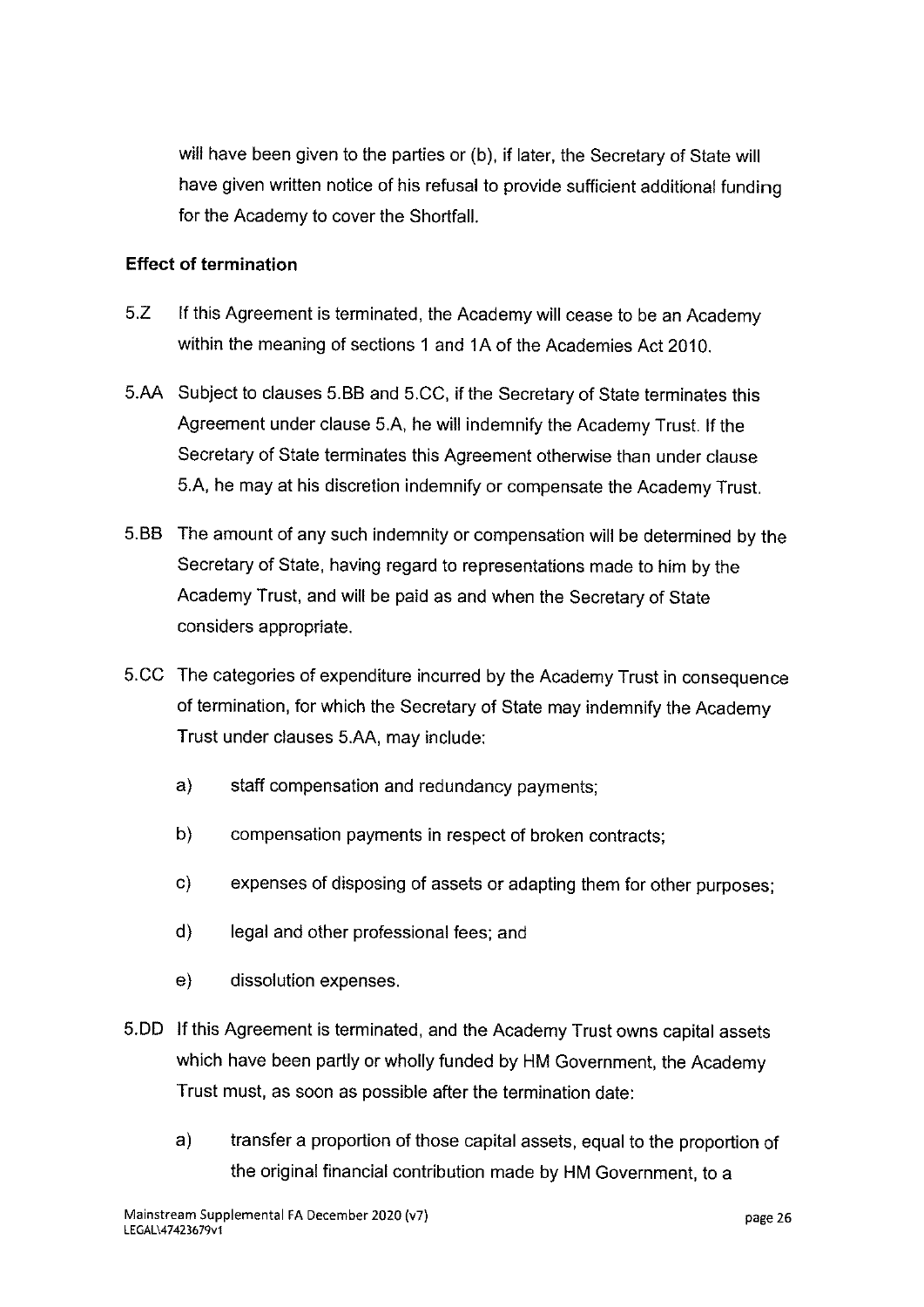nominee of the Secretary of State to use for educational purposes; or

- b) if the Secretary of State directs that a transfer under clause 5.DD(a) is not required, pay to the Secretary of State at the termination date (or, by agreement with the Secretary of State, at the date of their subsequent disposal) a sum equivalent to the proportion of the original financial contribution made by HM Government.
- 5.EE The Secretary of State may:
	- a) Waive all or part of the repayment due under sub-clause 5.DD(b) if the Academy Trust obtains his permission to invest the sale proceeds for its charitable purposes; or
	- b) direct the Academy Trust to pay all or part of the sale proceeds to the relevant LA.

# **6. OTHER CONTRACTUAL ARRANGEMENTS**

#### **Annexes**

6.A Any annexes to this Agreement form part of and are incorporated into this Agreement.

#### **The Master Agreement**

6.B Except as expressly provided in this Agreement, all provisions of the Master Agreement have full force and effect.

#### **General**

- 6.C The Academy Trust cannot assign this Agreement.
- 6.D Failure to exercise, or a delay in exercising, any right or remedy of the Secretary of State under this Agreement (including the right to terminate this Agreement), or a single or partial exercise of such a right or remedy, is not a waiver of, and does not prevent or restrict any initial or further exercise of, that or any other right or remedy.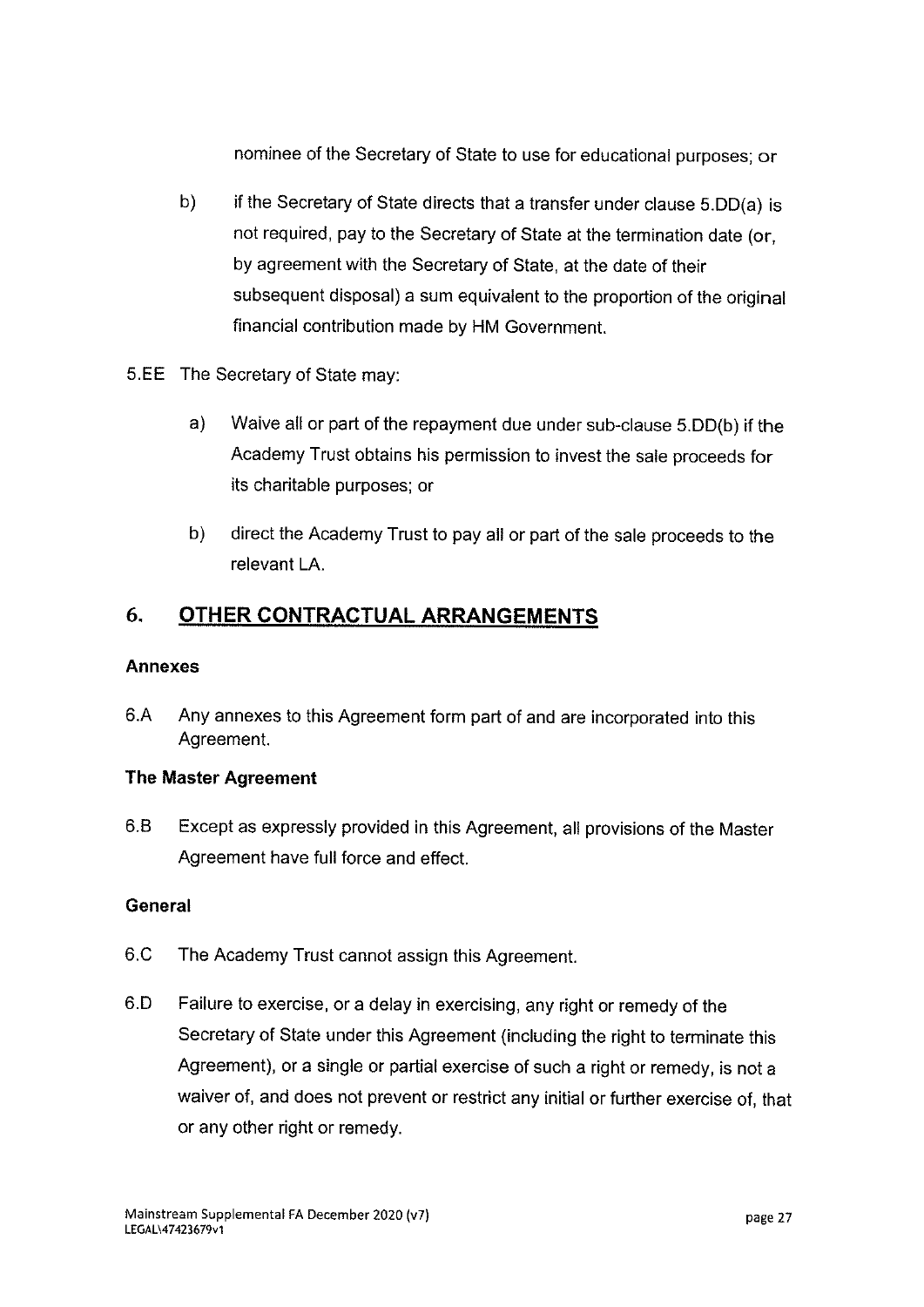- 6.E Termination of this Agreement will not affect the accrued rights, remedies, obligations or liabilities of the parties existing at termination.
- 6.F This Agreement may be executed in any number of counterparts, each of which when executed and delivered shall constitute a duplicate original, but all of which will together constitute the same agreement.
- 6.G This Agreement and any dispute or claim arising out of or in connection with it or its subject matter or formation (including non-contractual disputes or claims) shall be governed by and construed in accordance with the law of England and Wales, and submitted to the exclusive jurisdiction of the courts of England and Wales.
- 6.H Not used.

#### **Information Sharing with Local Authorities - Statutory Responsibilities**

- 6.1 The Academy Trust must provide:
	- a) the name, address and date of birth of the pupil or student;
	- b) the name and address of a parent of the pupil or student;
	- c) information in the institution's possession about the pupil or student (except if the pupil or student concerned (in the case of a pupil or student who has attained the age of 16) or a parent of the pupil or student concerned (in the case of a pupil or student who has not attained the age of 16) has instructed the Academy Trust not to provide information of that kind);

upon request under section 14 of the Education and Skills Act 2008 from a local authority (for the purpose of enabling or assisting it to exercise its functions under Part 1 of that Act); or

upon request under section 72 of that Act from a body providing services under sections 68 or  $70(1)(b)$  of the Act (for the purposes of providing such services), the following information to that body.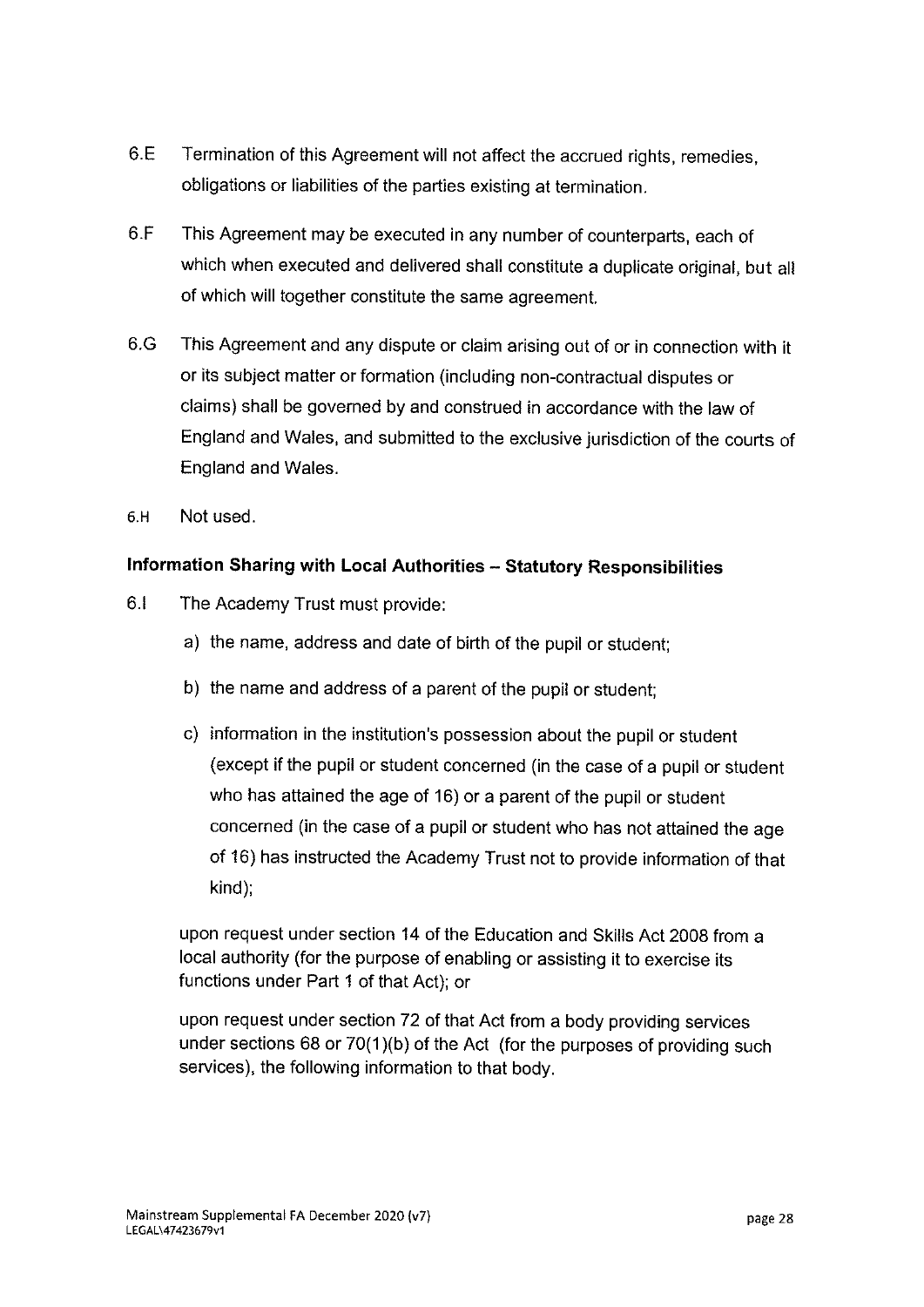This Agreement was executed as a Deed on  $26$  Ma-c 2021

Executed on behalf of the **Academy Trust** by:

HEMOMA 2. . . . . . .

and

 $.14$ 

**Director** 

The Corporate Seal of

**Director** 

**THE SECRETARY OF STATE FOR EDUCATION** 

affixed to this deed is authenticated by:



 $P^{\prime\prime}$ **Duly Authorised** 

Mainstream Supplemental FA December 2020 (v7) LEGAl\47423679vt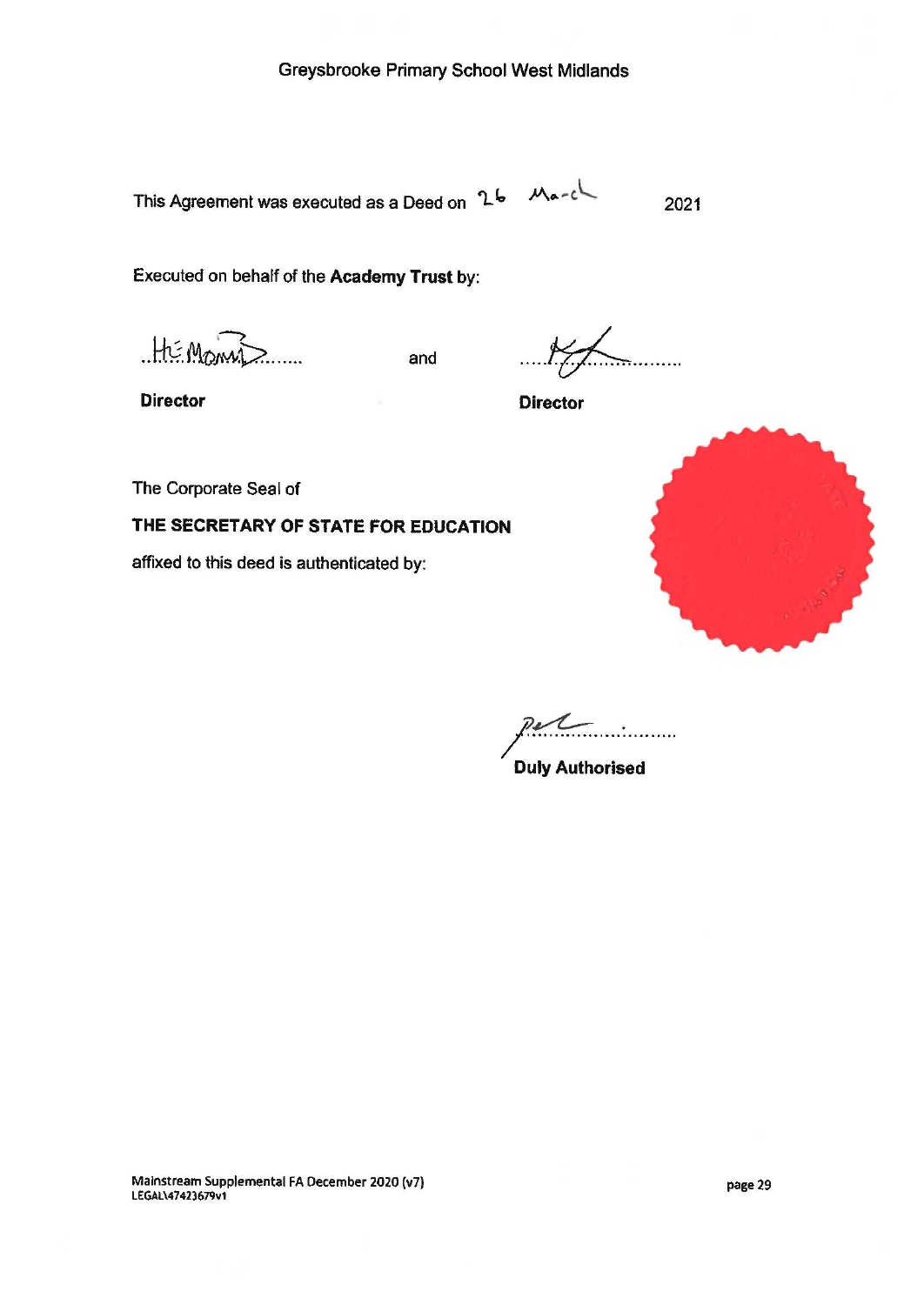# **ANNEXES**

# **7. ADMISSION OF CHILDREN AND YOUNG PEOPLE WITH EDUCATION HEALTH AND CARE PLANS**

**"EHC plan"** means an education, health and care plan made under section 37 of the Children and Families Act 2014.

- 7.A The Children and Families Act 2014 imposes duties directly on Academies in respect of pupils with SEN, including the admission of pupils with EHC plans. If an Academy Trust considers that a la should not have named the Academy in an EHC plan, it may ask the Secretary of State to determine whether the LA has acted unreasonably, and to make an order directing the LA to reconsider. The Academy Trust must admit the pupil if such a determination is pending. The Secretary of State's determination as to whether the LA acted unreasonably will be final, subject to any right of appeal which a pupil (who is over compulsory school age) or parent of the pupil may have to the First-tier Tribunal (Special Educational Needs and Disability) or the Upper Tribunal Administrative Appeals Chamber.
- 8.1. Schools which are maintained grammar schools are subject to a parental ballots process to remove selection. To ensure that they remain subject to a parental ballot process after they convert to become a wholly selective academy school, they must adopt the appropriate document via the link below as an annex to this funding agreement.
- 8.2. The guidance at the link sets out which annex is appropriate for which school. Depending on the school's current status under the Education (Grammar School Ballots) Regulations 1998 (as amended) the annex will either be a 'stand-alone', 'group' or 'area' annex.

https://www.gov.uk/government/publications/academy-conversion-model-ballotdocuments-for-grammar-schools